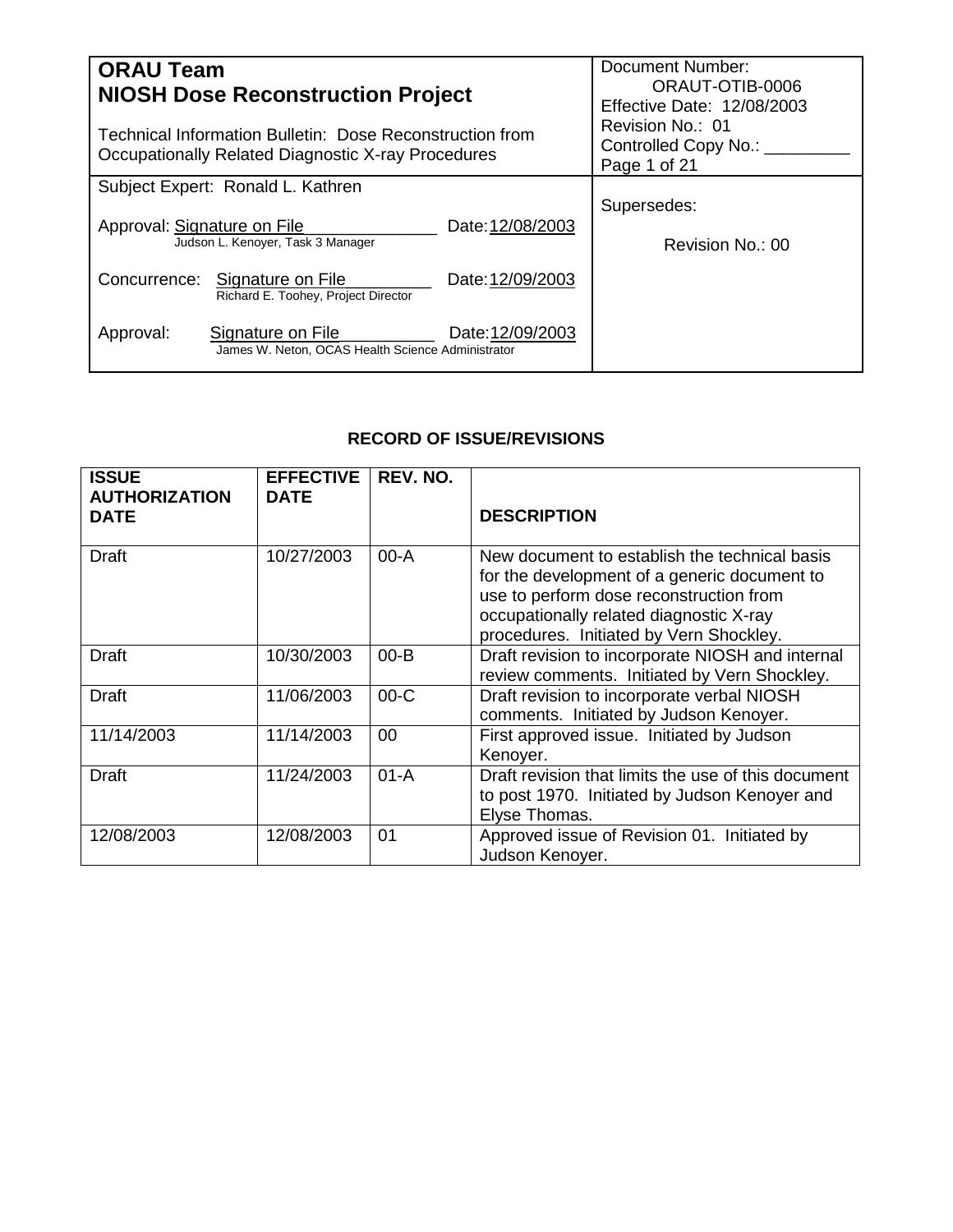# **ACRONYMS AND ABBREVIATIONS**

| cm             | centimeter                                                             |
|----------------|------------------------------------------------------------------------|
| DF             | dose conversion factor                                                 |
| <b>EEOICPA</b> | Energy Employees Occupational Illness Compensation Program Act of 2000 |
| <b>ESE</b>     | entrance skin exposure                                                 |
| Gy             | gray                                                                   |
| <b>HVL</b>     | half value layer                                                       |
| <b>ICRP</b>    | International Commission on Radiological Protection                    |
| <b>ICRU</b>    | International Commission on Radiological Units                         |
| <b>IREP</b>    | Interactive RadioEpidemiological Program                               |
| kVp            | Peak Kilovoltage, applied kilovoltage                                  |
| lat            | lateral                                                                |
| mA             | milliampere                                                            |
| mAs            | milliampere-second                                                     |
| mm             | millimeter                                                             |
| <b>NCRP</b>    | <b>National Council on Radiation Protection</b>                        |
| <b>NIOSH</b>   | National Institute for Occupational Safety and Health                  |
| <b>PA</b>      | posterior-anterior                                                     |
| <b>PFG</b>     | photofluorography                                                      |
| R              | roentgen                                                               |
| <b>RMS</b>     | root mean square                                                       |
| <b>SID</b>     | source to image distance                                               |
| <b>SSD</b>     | source to skin distance                                                |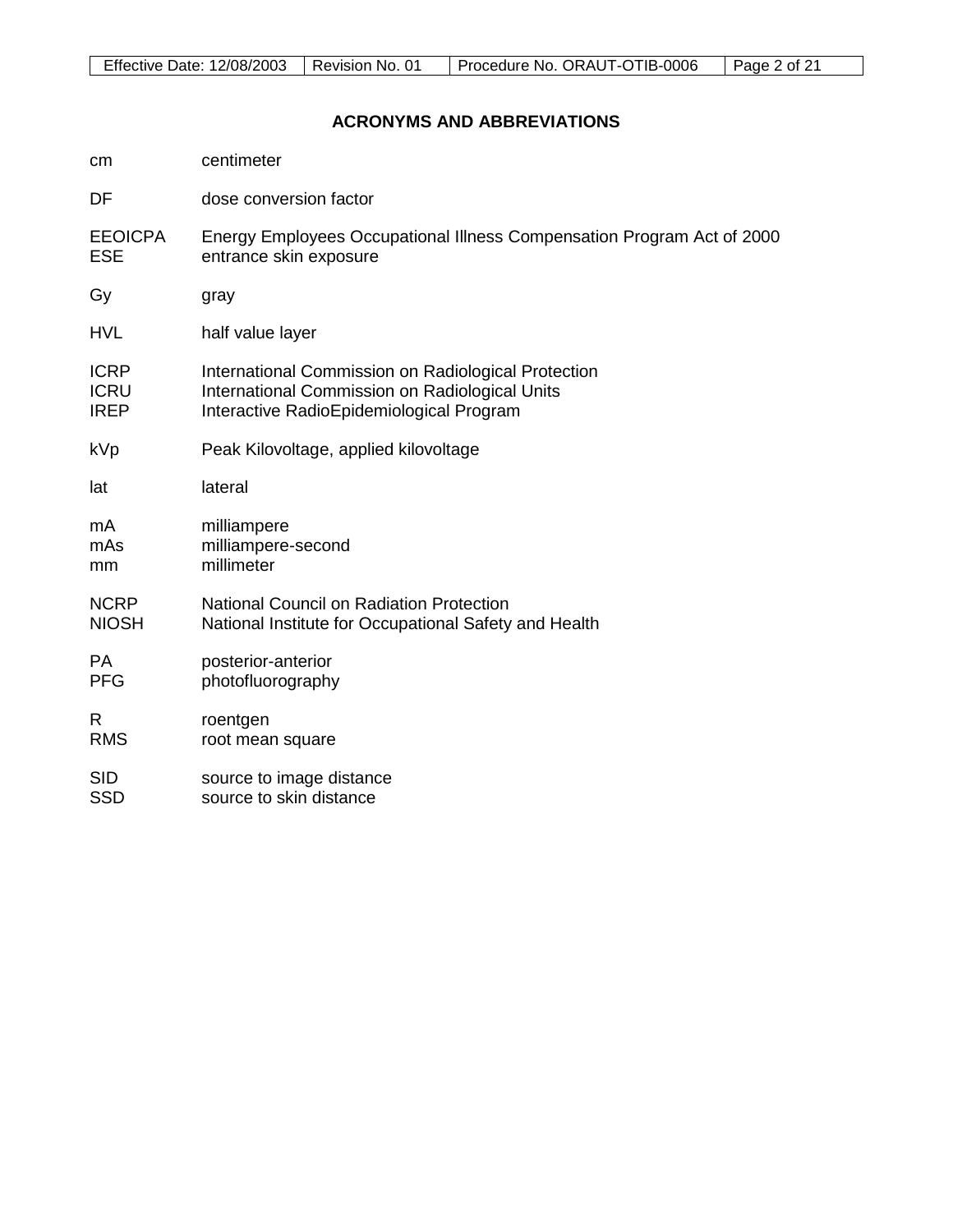## **DOSE RECONSTRUCTION FROM OCCUPATIONALLY RELATED DIAGNOSTIC X-RAY PROCEDURES**

Ronald L. Kathren, Vernon E. Shockley, Elyse M. Thomas, and Timothy D. Taulbee

### **1.0 Introduction**

An additional contribution to occupational radiation exposure of workers may be from medical diagnostic x-ray procedures that are imposed upon the worker as a condition of employment. Although clearly occupationally related, the dose from these exposures was typically not measured nor was it considered or included as a part of the overall occupational exposure of the employee. With the passage of the Energy Employees Occupational Illness Compensation Program Act of 2000 (EEOICPA), diagnostic medical x-rays administered in conjunction with routine or special physical examinations required as a condition of employment are recognized as a valid source of occupational exposure and are to be included in the determination or reconstruction of the dose to the worker. Unlike occupational exposures incurred during normal work processes, diagnostic medical x-ray exposures were not monitored, necessitating reconstruction of the doses acquired in this manner.

The EEOICPA is codified in 42 United States Code 7384-7385 and provides compensation for workers and former workers in the nuclear weapons production programs of the U.S. Department of Energy and predecessor agencies (DOE) who have been diagnosed with cancer providing that the cancer was "at least as likely as not" to have been attributable to the occupational dose acquired while working in the DOE programs. To enable this determination to be made, the National Institute for Occupational Safety and Health has been charged under the provisions of Title 42, Code of Federal Regulations, Part 82, with developing dose reconstruction methods and with applying the doses to determined the probability of causation -- i.e. the likelihood that the cancer was attributable to the occupational radiation exposure incurred by the worker. Of necessity, this requires knowledge of specific organ doses. Accordingly, a comprehensive guidance document for external dose reconstruction has been developed to assist qualified health physicists in implementation of the EEOICPA (OCAS 2002). This report supplements and expands upon the guidance provided in the OCAS document by providing more specific and detailed methodology for dose reconstruction from diagnostic medical x-rays that were sustained by workers as a condition of employment, and provides the technical basis for dose reconstruction in the absence of specific dose measurements or records of technique factors. The additional guidance provided in this report is needed because of the paucity of available technical data and records specific to medical diagnostic exposures experienced by workers in the DOE weapons program

### **2.0 Technical Factors Affecting Diagnostic X-Ray Dosage**

A number of factors determine the dose to the patient from a diagnostic x-ray procedure. For a more or less standard medical radiographic (i.e. diagnostic) unit with a tungsten target (anode) and focal spot of 1-2 mm, these include the basic machine settings used for the exposure, viz. the applied kilovoltage of the beam (kVp, also known as peak kilovoltage or kilovolt peak), beam current (mA), and time of exposure, distance, waveform, amount and kind of filtration used, collimation or use of diaphragms, tube housing characteristics, the type and speed of the film, development procedure, screens, grids and the size of the patient. While the list of factors enumerated looks formidable, in the absence of direct measurements of the beam itself, which are rarely available, the dose to the patient can be estimated with a reasonable degree of accuracy with knowledge of only the three basic machine parameters: applied kilovoltage, current, and time, along with filtration, collimation and waveform characteristics. The implications of these factors insofar as patient dose is concerned are briefly discussed below.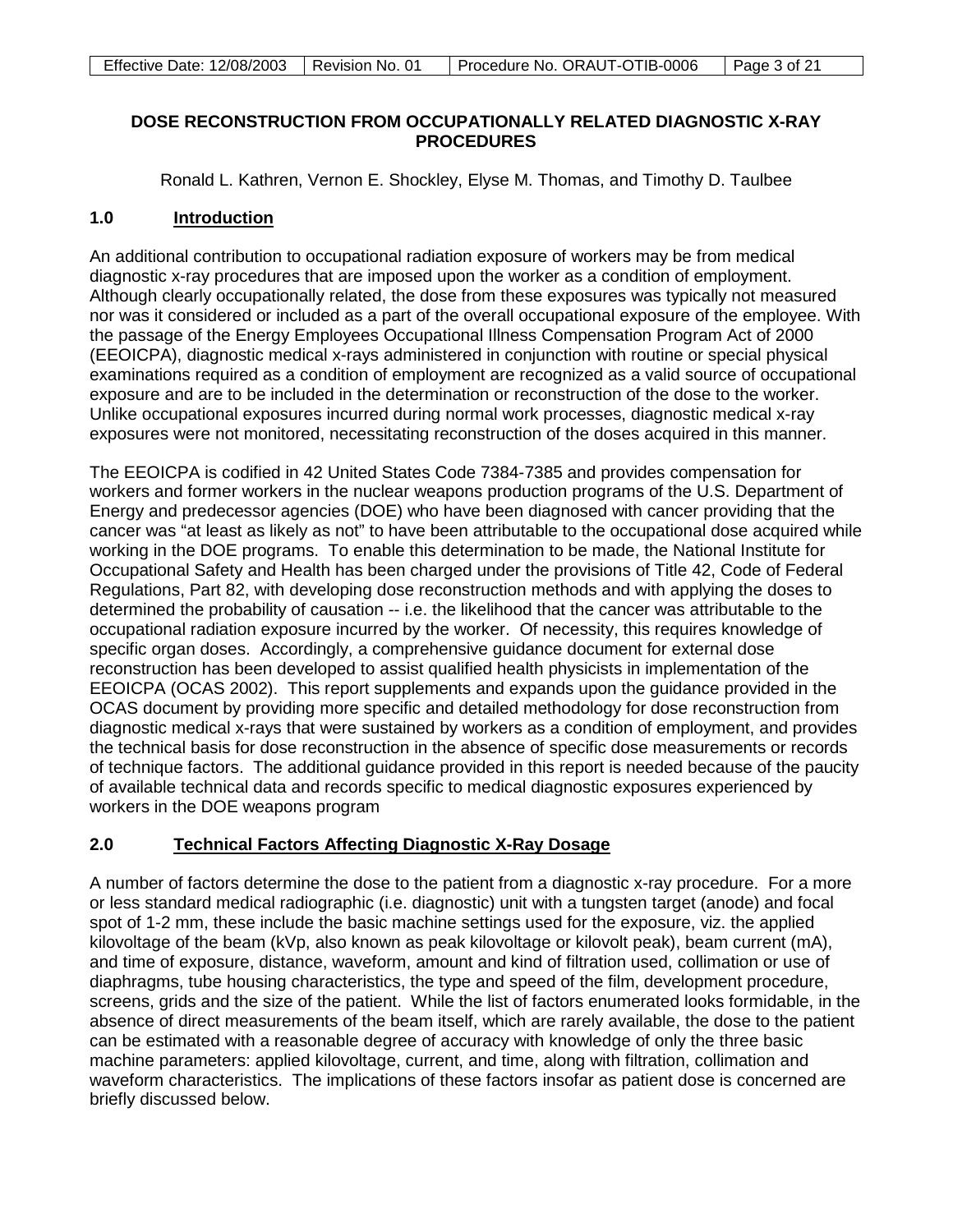| Effective Date: 12/08/2003   Revision No. 01 | Procedure No. ORAUT-OTIB-0006 | $\vert$ Page 4 of 21 |
|----------------------------------------------|-------------------------------|----------------------|

# **2.1 APPLIED KILOVOLTAGE AND FILTRATION**

The energy of the x-ray beam is determined by the applied kilovoltage and the filtration, and is sometimes referred to as beam quality. X-rays, as produced in a typical medical x-ray tube, are bremsstrahlung produced when electrons from the cathode are accelerated into the anode as a result of the potential difference or applied kilovoltage between the two electrodes. As such, x-rays from a medical x-ray tube are a distribution or spectrum of energies ranging from zero to the applied kilovoltage, which refers to the potential between the anode and cathode of the tube. For a typical unfiltered x-ray spectrum, the average energy is about one third of the peak or maximum x-ray energy, or applied kilovoltage. Hence most of the x-rays produced are very much lower in energy than the applied kilovoltage of the beam, and thus are attenuated by the torso or other portion of the body being radiographed and never reach the film. These x-rays are of little value in radiography but contribute significantly to patient dose.

To reduce the dose to the patient, filtration in the form of a specified thickness of absorbing material is added to the beam. This has the net effect of absorbing a large fraction of the lower energy x-rays that are of little or no value in making the radiograph while allowing a greater fraction of the more energetic and radiographically useful x-ray photons to pass. In this manner, the dose to the patient is significantly reduced while at the same time radiographic quality may be enhanced. A filtered x-ray spectrum has a correspondingly higher average energy than before it was filtered, although the photon fluence rate is much reduced. Such a beam is said to have been hardened. A corollary to this filtration technique is to use a higher applied kilovoltage, and filter the beam relatively heavily to eliminate most of the low energy radiographically useless photons from reaching the patient.

Beam energy is specified in terms of quality, or hardness, which in turn may be specified in terms of the half value layer (HVL) in aluminum. Unfortunately, this parameter is seldom available, and even if known is of limited value, in part because it does not specify the maximum energy of the beam or its true quality, since as the HVL measurement is made, the absorbers act as filters and the beam is further hardened. Thus the first HVL is always smaller than the second HVL beam, which in turn is smaller than the third, and so forth. A useful although rarely available measure is the homogeneity factor, which is simply the ratio of the first and second HVLs. Since the first HVL is always the smallest, the homogeneity factor will always be  $< 1$ , and the closer it approaches unity, the more closely the beam approximates a monoenergetic photon beam whose energy can be determined from the HVL. What is most commonly, although not always, available, is the kVp of the machine and the external or added filtration. All x-ray tubes have so-called inherent filtration, which is the window or port of the x-ray tube. In medical diagnostic units, the window or beam port through which the useful beam emerges is purposely made very thin, typically equivalent to 0.5 mm Al in attenuation, and hence provides little beam hardening.

Although the benefits of filtration with respect to improved radiographic images were known and understood as early as March 1896, within months of the discovery of x-rays (Magie 1896), initially diagnostic radiographs were made with no added filtration. Recommendations, albeit not specific as to thickness, were put forth in 1937 by the International Committee for Radiological Units which specified aluminum filters for x-rays of 20 to 120 kVp which incorporated the diagnostic x-ray energy range (ICRU 1937). This was consistent with, although not as specific as, the 1936 recommendation of the U.S. Advisory Committee on X-Ray and Radium Protection, the forerunner of the NCRP, which called for total filtration 0.5 mm of Al equivalent for radiographic installations, and 1 mm Al for fluoroscopy (NBS 1936). Generally, manufacturers of radiographic x-ray tubes complied with this standard, and medical radiographic tubes in use in the 1940's typically had inherent filtration of 0.5 mm Al (Morgan and Corrigan 1955, pp. 308-310).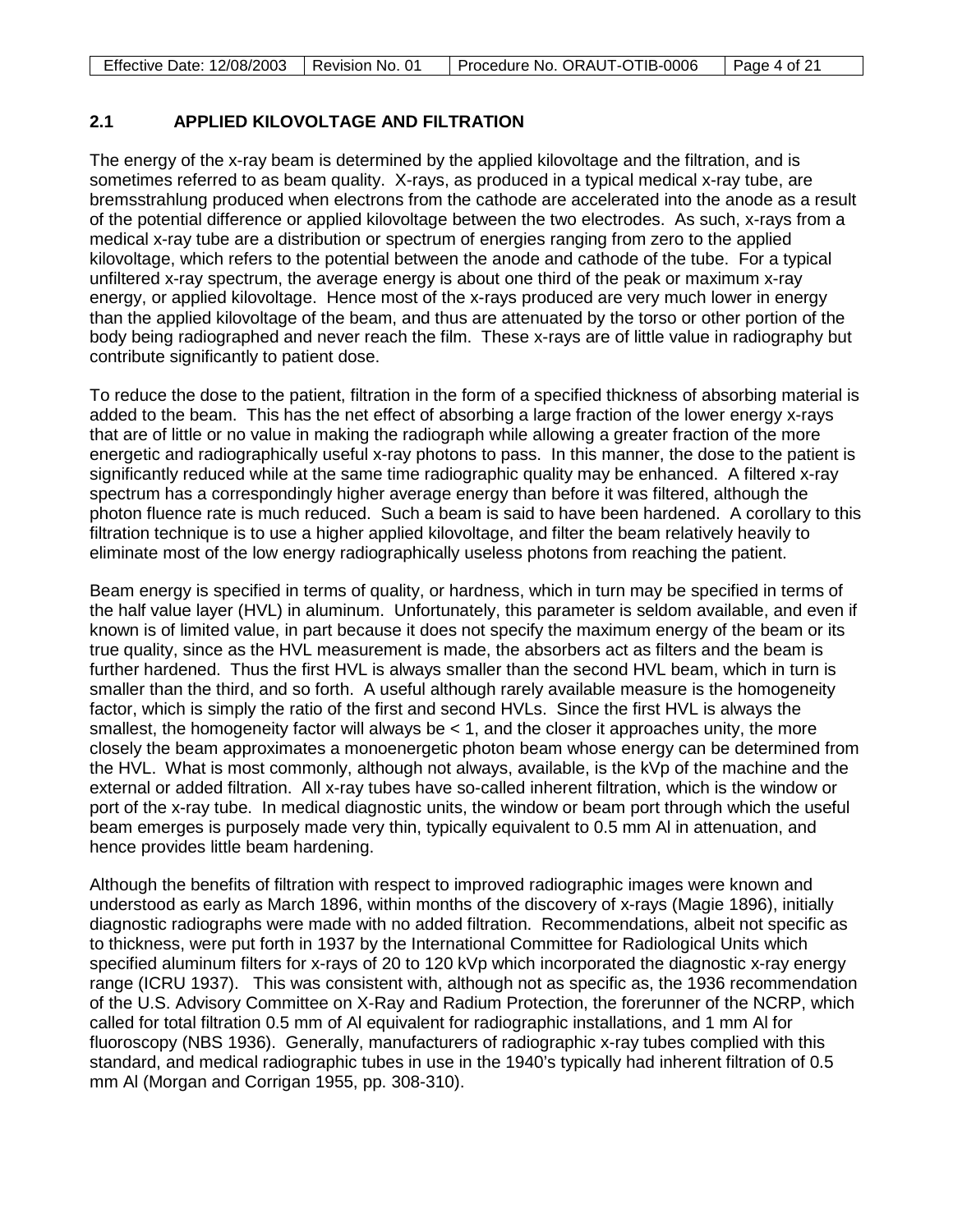| Effective Date: 12/08/2003   Revision No. | Procedure No. ORAUT-OTIB-0006 | Page 5 of 21 |
|-------------------------------------------|-------------------------------|--------------|

Typical external or added filtration in the 1940's ranged from none to 1 mm Al. In 1949, the NCRP recommended 1 mm of added Al filtration for radiographing thick parts of the body such as the chest in 1949 and this thickness was in use during World War II in 100 mA units in larger military hospitals, and hence presumably at the various Manhattan District sites which were under the aegis of the U.S. Army (Olson, Trask and Dessent 1966). Subsequently, recommended thicknesses were increased not only for patient protection but for improved radiographic image quality; in 1955, the NCRP recommendation for diagnostic x-ray units called for 2 mm total Al filtration for new machines (NBS 1955), the filtration increased again to 2.5 mm by the 1960's for medical diagnostic units operating above 70 kVp (NCRP 1968). For machines already in operation, these recommended filter thickness might not have been utilized for some time after the date of the recommendation.

The relationship of beam intensity<sup>[1](#page-4-0)</sup> to applied kVp and to filtration is complex and to some extent is machine specific and hence is best determined empirically. However, in the absence of empirical data for a specific machine, adequate contemporary empirical and theoretical data exist upon which to determine within a reasonable degree of uncertainty, the machine output. Additional filtration reduces the entrance skin exposure<sup>[2](#page-4-1)</sup> (ESE), generally in an exponential manner. For a typical single phase half, full or self rectified machine operating in the diagnostic range of 80 –100 kVp, each additional mm of Al filtration will effect a reduction of about 40 per cent in the ESE (Trout et al. 1952; Taylor 1957). The approximate intensity reduction afforded by any thickness of Al filtration can thus be determined by the following exponential equation:

 $I =$   $\text{Ioe-0.5t}$ 

or

$$
\ln (I/I_0) = -0.5 t
$$

in which t is the thickness of Al, in mm, and I and Io are the beam intensities with and without the filter, respectively. In the absence of specific measurements or empirical data, this correction can be applied to determine the effect of filtration on beam intensity, and is consistent with the guidance put forth in OCAS-IG-001 Revision 1 (2002).

Similarly, increasing the kVp will increase the beam intensity or exposure rate. This can be calculated using Kramer's rule, but such calculations are difficult, complex and time consuming, even with high speed computers, and are at best approximations. However numerous empirical studies of beam intensity as a function of kVp have been carried out over the years and provide ample credible evidence to show that for a given amount of filtration, increasing the applied kVp will increase the beam intensity according to the 1.7 power of the applied kilovoltage (Handloser 1951; Trout et al. 1952; Kathren 1965; Cameron 1970). In the absence of specific measurements or empirical data, this function can be applied to determine the effect of applied kilovoltage on beam intensity, and is fully consistent with the OCAS guidance document (OCAS 2002).

<span id="page-4-0"></span> $\overline{\phantom{a}}$ 1 As used herein, beam intensity refers to the output of the machine in terms of exposure in the special sense per mAs. Exposure in the special sense is referenced to ionization in air and as such is not a dose quantity.

<span id="page-4-1"></span> $2\text{ }T$  Throughout this document, italics will be used to differentiate exposure in the special sense from exposure in the general sense. Thus *exposure* refers to exposure in the special sense. A brief discussion of exposure in both the general and special sense can be found in numerous publications, including NCRP Report 82 (1985) and ICRU Report 60 (1998). It is important to note that the definition and application of the quantity exposure and its concomitant unit the roentgen have undergone several important modifications over the years, which have been documented throughout the literature.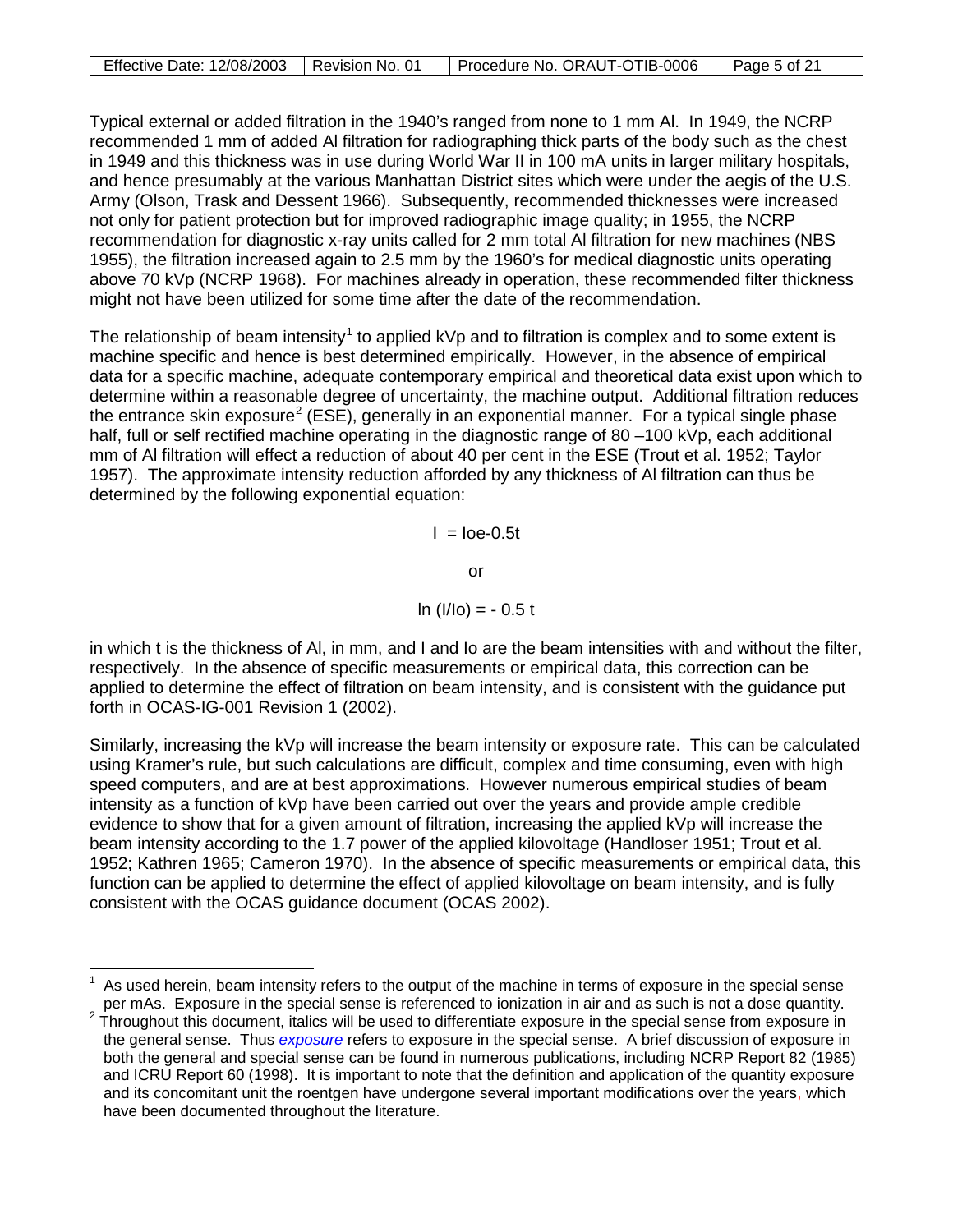| Effective Date: 12/08/2003   Revision No. 01 | Procedure No. ORAUT-OTIB-0006   Page 6 of 21 |  |
|----------------------------------------------|----------------------------------------------|--|

It should be noted that the effects of filtration and kVp tend to offset one another; addition of filtration reduces the exposure or dose per mAs, while increasing the kVp increases the exposure and dose per mAs. Higher kVp radiographic techniques typically require shorter exposures in terms of mAs, and the dose reduction from additional filtration at the recommended level more than offsets the additional dose from using increased kVp. However, there is not a direct correspondence or proportionality between the effects of filtration and kVp.

# **2.2 CURRENT AND EXPOSURE TIME**

Diagnostic x-ray exposures are typically specified in terms of milliampere-seconds (mAs), the product of x-ray tube current and the exposure time. Other factors being equal (e.g. kVp, filtration, film, development and screen combination) radiation exposure is thus proportional to the number of mAs. The current in an x-ray tube refers to the number of electrons accelerated across the evacuated volume of the x-ray tube, flowing from the cathode to the anode. For a given applied kilovoltage, the number of x-ray photons produced, and hence the exposure, will at least in theory be directly proportional to the x-ray tube current, and indeed this is and has been historically true for most medical radiography units over their designed tube current range. Thus, in the absence of measurements or other data or information to the contrary, it is reasonable and consistent with long standing radiographic practice (Sante 1946) to assume linearity of beam intensity and hence patient dose with tube current.

Exposure time refers to the time that the beam was on or the machine was producing x-rays and is, for all practical purposes, linear with exposure. To avoid or minimize image blurring from the beating heart, exposure time was minimized, and the current concomitantly and proportionately increased to obtain the desired exposure in terms of mAs. However, from a dose reconstruction standpoint, it should be noted that earlier medical radiographic units were equipped with mechanical timers whose accuracy was not as good as the electronic timers used on later model apparatus. Gross bias errors in timer accuracy are unlikely in that these would result in over- or underexposure of the radiograph and so would be quickly detected and corrected. More subtle are small random errors, which might produce uncertainties of perhaps + 20 per cent in the exposure.

Chest photofluorography, which resulted in very much greater patient doses from a diagnostic procedure, was used sporadically until as late as the early 1960's. Photofluorography used a smaller film (4 x 5 inches), a smaller SSD (42 inches), and both a higher kVp and typically a several fold greater exposure in terms of mAs. Exposure was regulated by photometers, which utilized the exposure to the film to determine the time of exposure.

# **2.3 DISTANCE**

X-ray beam intensity is a function of distance from the target, approximating inverse square at large distances from the tube. Radiographic chest films were taken at a standard source to image distance (SID) of 72 inches; the source refers to the focal spot of the tube and the image to the plane of the film. The distance to the patient, sometimes expressed in terms of the source to skin distance (SSD), is somewhat smaller since the patient is positioned between the source and the film cassette and hence, the entrance skin exposure (ESE) to the patient is somewhat greater than the exposure at the plane of the film. In addition, patient attenuation would further reduce or attenuate the number of photons reaching the film. To compensate for the increased attenuation provided by a larger patient, x-ray technicians would sometimes increase the beam settings for a large patient, or, if the machine was so equipped, might use a high speed Bucky diaphragm, likely with a somewhat higher kVp. It thus may be appropriate for an individual dose reconstruction to increase the ESE or skin entrance kerma for a large or stout patient. Based on standard contemporary techniques (Picker 1941; Fuchs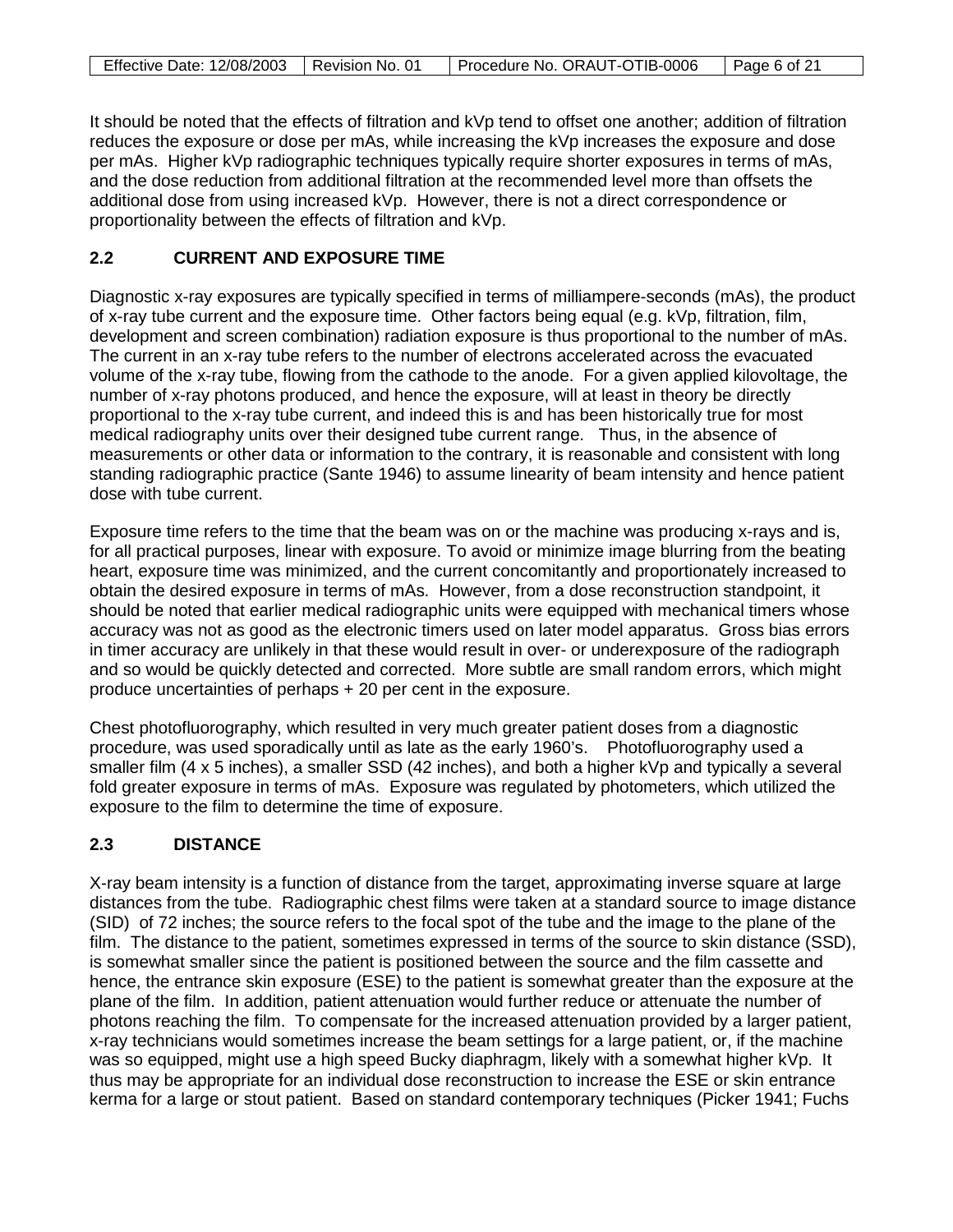| Effective Date: 12/08/2003   Revision No. 01 | Procedure No. ORAUT-OTIB-0006 | $\vert$ Page 7 of 21 |
|----------------------------------------------|-------------------------------|----------------------|

1958; Cahoon 1961) for patients with a chest thickness of 25-27 cm, an increase of +50 % from the ESE to the average patient should be sufficiently conservative; for still larger patients, a factor of 2 would be appropriate. The average worker chest size is taken to be 22-24 centimeters.

# **2.4 COLLIMATION AND WAVEFORM CHARACTERISTICS**

Among the other factors that potentially affect patient dose are collimation and waveform. X-ray waveforms are of three types: half wave rectified, which is almost never seen; full wave rectified, which is typical of virtually all medical radiographic units, and constant potential. A half wave rectified machine produces 60 half sinusoidal shape pulses of x-rays per second, each with a duration of 1/120 of a second. A full wave rectified machine produces 120 half sinusoidal pulses of x-rays per second, each with a duration of 1/120 second. Thus, for a given setting of kVp and mA, the intensity of the beam from a half wave rectified machine will be half that of the beam from the full wave rectified type. A constant potential machine produces a more or less steady (i.e. unpulsed) output of x-rays and has a somewhat greater beam intensity – approximately 10 per cent – as compared with a full wave rectified machine operating at the same kVp and mA.

Collimation refers to the size of beam. Early, the philosophy was to use a fairly large aperture (i.e. limited collimation) to ensure that the entire area of interest was included in the radiograph. Subsequently, because of patient protection concerns, beams were collimated such that the smallest beam consistent with the area of interest was used, thereby limiting the area of the patient exposed, and, in the case of chest radiography, minimizing dose to organs such as gonads, thyroid, and gastrointestinal tract. A practical check of collimation can be made by reference to the radiograph; a well collimated beam will leave a small unexposed area or penumbra effect at the edges of the radiograph, while a poorly collimated beam will produce a radiograph that is exposed all over its area. Beam diameter limiting cones were used in radiography during the 1940's and beyond to improve radiographic image quality by reducing scatter (Glasser et al. 1944, p. 136) and were sometimes equipped with an Al filter, 1 mm in early years and thicker later on.

Due to the reported variation in the literature and measurement data on the effects of collimation, the claimant favorable assumption of no external collimation of the primary beam should be used when measurement data, technique, or other information to describe the collimation are not available for xrays taken prior to 1970. This is based on the following claimant favorable assumptions and professional judgment:

- 1. In the late 1950s, there was significant research into the gonadal dose and the reasons for the observed variation in dose. This research described the effects of filtration, collimation, and centering. By the early 1960s, techniques were being modified incorporating additional collimation. While these techniques were likely fully incorporated at most DOE facilities by 1965, to allow for the possibility that some smaller facilities might not have had the resources to update their equipment and to be claimant favorable, the year 1970 was selected.
- 2. In 1968, the National Council on Radiation Protection and Measurements (NCRP) in Report 33 updated their guidance on medical x-ray protection. While many DOE facilities had probably already incorporated the guidance in this report, some smaller facilities might not have incorporated the guidance by 1968. To ensure that these facilities were in fact in conformance with the 1968 recommendations, an additional two-year period was added.
- 3. By the late 1950s, reports in the literature of most of the surveys of medical x-ray facilities revealed low gonadal doses, indicating adequate collimation. A few surveys clearly indicated the use of collimation was limited. Of the eight surveyed facilities at Oak Ridge, only one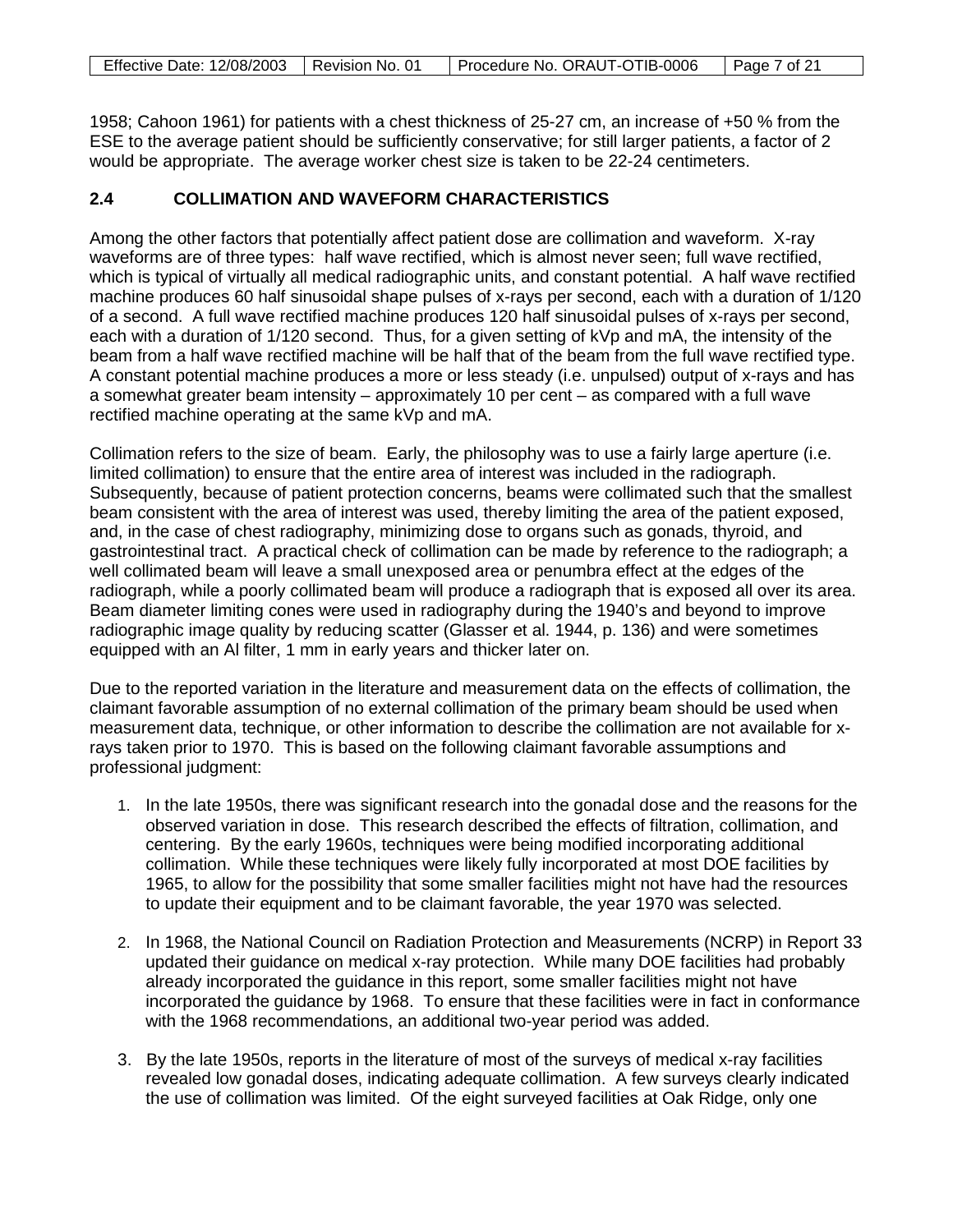(13%) had a moderately high male gonadal dose (5 mrad). All of the other facilities, the male gonadal dose was less than 2 mrad. Variation between the other facilities appeared to be the result of differences in the use of filtration and cone size. Since most facilities were using some form of collimation by the late 1950s, by the mid 1960s most, if not all, facilities were probably using some form of collimation. Since references as to when all facilities were using adequate collimation were not found, professional judgment was used to estimate this time period to be the mid 1960s. To fully assure claimant favorability, this assumption has been further expanded by 5 years to 1970 to allow for the uncertainty in professional judgment.

The organ doses in this document apply to chest x-rays performed after 1970 which are assumed to be properly collimated. Organ doses for chest x-rays performed before 1970 which may have been minimally collimated, will be published in a separate document.

### **2.5 SCREENS, GRIDS, AND OTHER FACTORS POTENTIALLY AFFECTING PATIENT DOSE**

A number of other factors also affect the x-ray exposure required to obtain a proper radiograph and hence the dose to the patient. However, knowledge of these factors is unnecessary for dose reconstruction purposes if beam measurements are available or if the primary machine characteristics of applied kilovoltage (kVp), time and current (mA) are known along with the amount of primary beam filtration, although they can be used as additional confirmation of the applicability of the reconstructed dose. Hence, for completeness, only brief mention will be made of these factors, which are: tube housing, type and speed of the film, development procedure, screens, and grids.

X-ray tubes used for diagnostic radiography are typically enclosed in a protective lead tube housings with the primary beam brought out through a port or window in the side of the housing. Although some reduction of the dose to the patient is achieved, largely through elimination of scattered radiation and improved collimation, this so-called diagnostic tube housing is primarily for the purpose of protection of the operator and unexposed x-ray film and nearby individuals other than the patient. The issue is moot, however, since virtually all x-ray tubes used to x-ray the DOE weapons worker cohort have been equipped with protective tube housings, which limited leakage to < 0.1 R/hr at one meter from the tube.

The exposure needed for a suitable diagnostic radiograph is in some measure a function of film speed and development. So called fine grain emulsions produce a superior radiographic image but require additional exposure as compared with so called fast films, which typically have a larger grain size. Underdevelopment of films will also require additional exposure to achieve satisfactory radiographic quality. Intensifying screens are used within the cassette to intensify the radiographic effect and thereby effectively increase film speed and reduce patient dose. Film speeds have typically increased since the 1940's and reduced patient doses appreciably, perhaps by half. Grids, specifically the Potter Bucky diaphragm (also more or less colloquially known as a Bucky) are sometimes utilized for thick section radiography, but rarely used for chest radiography except with very large patients. In any case, the above are all factored into the technique (i.e. kVp, mA) that is used and except in rare instances and a virtually complete absence of other data, are not of importance in dose reconstruction.

# **2.6 SUMMARY AND APPLICATION OF TECHNICAL FACTORS**

For convenience and possible application to cases in which other and more suitable data are not available, or for generic use, the effect of various technical factors has been tabulated below in Table 2.6-1. Samples of technique factors are represented in Table 2.6-2.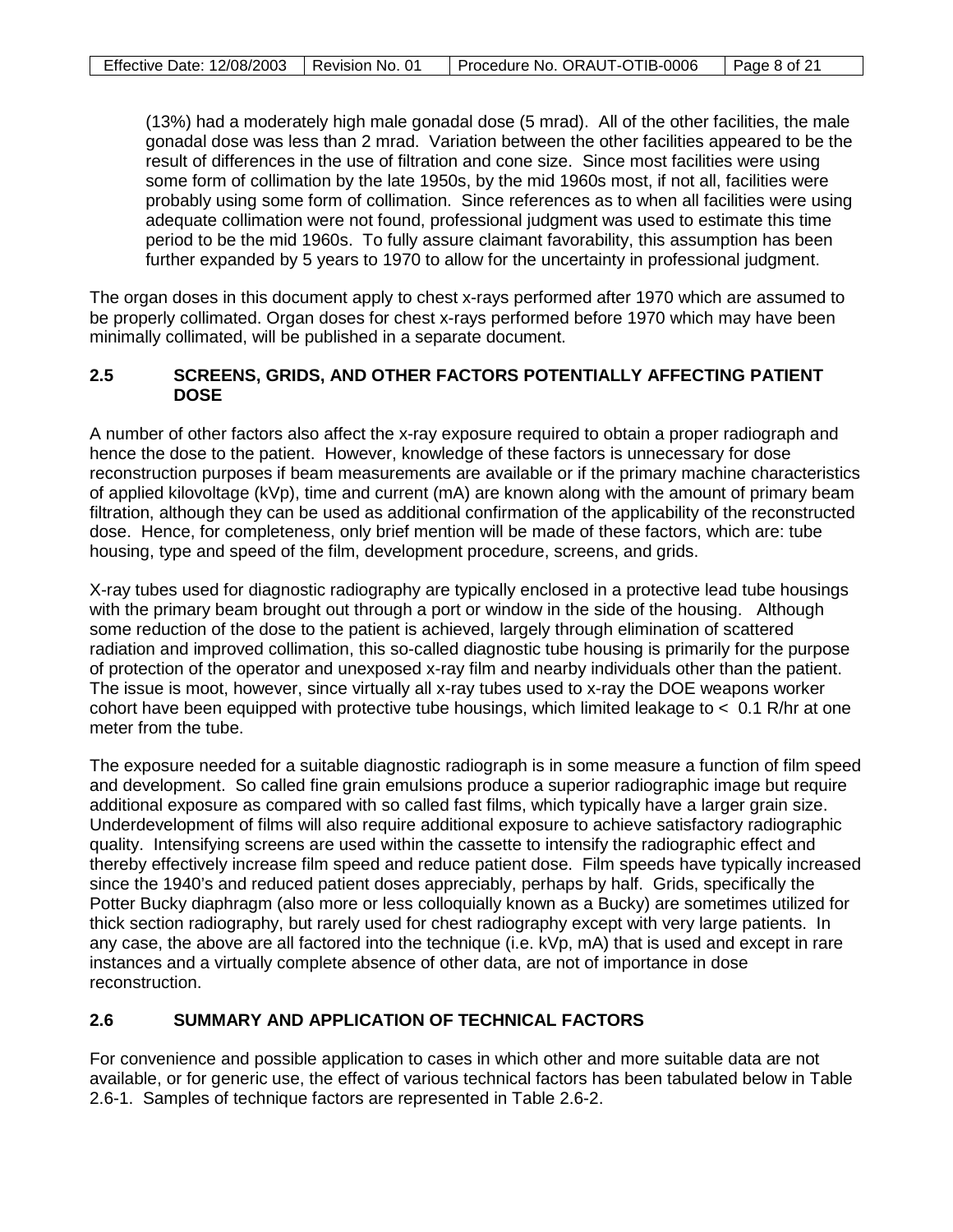| Effective<br>12/08/2003<br>Date: | 0 <sup>1</sup><br>Revision No. | ORAUT-OTIB-0006<br>Procedure No. | of 21<br>Page |
|----------------------------------|--------------------------------|----------------------------------|---------------|
|                                  |                                |                                  |               |

|  |  |  |  |  | Table 2.6-1. Relationship of Beam Intensity and Various Technical Factors |
|--|--|--|--|--|---------------------------------------------------------------------------|
|--|--|--|--|--|---------------------------------------------------------------------------|

| <b>Parameter</b>            | <b>Units</b> | <b>Relationship with intensity</b>                     |
|-----------------------------|--------------|--------------------------------------------------------|
| Applied voltage             | <b>kVp</b>   | Intensity proportional to 1.7 power of kVp             |
| Tube current                | mA           | Linear                                                 |
| Exposure time               | s            | Linear                                                 |
| <b>Filtration</b>           | mm Al        | Intensity decreases by ~40% for each additional mm     |
|                             |              | Al                                                     |
| <b>Patient Size (chest)</b> | 25-27 mm     | Dose increased by factor of 1.5                        |
| thickness)                  | $>27$ mm     | Dose increased by factor of 2                          |
|                             |              |                                                        |
|                             |              |                                                        |
|                             |              |                                                        |
| <b>Distance</b>             | d            | Approximately inverse square relationship (1/d2) holds |
|                             |              | for distances $>$ about 30 cm from target              |
|                             |              |                                                        |
| Uncertainty                 | ± 30%        | Assumes all errors are positive, +30% should be used   |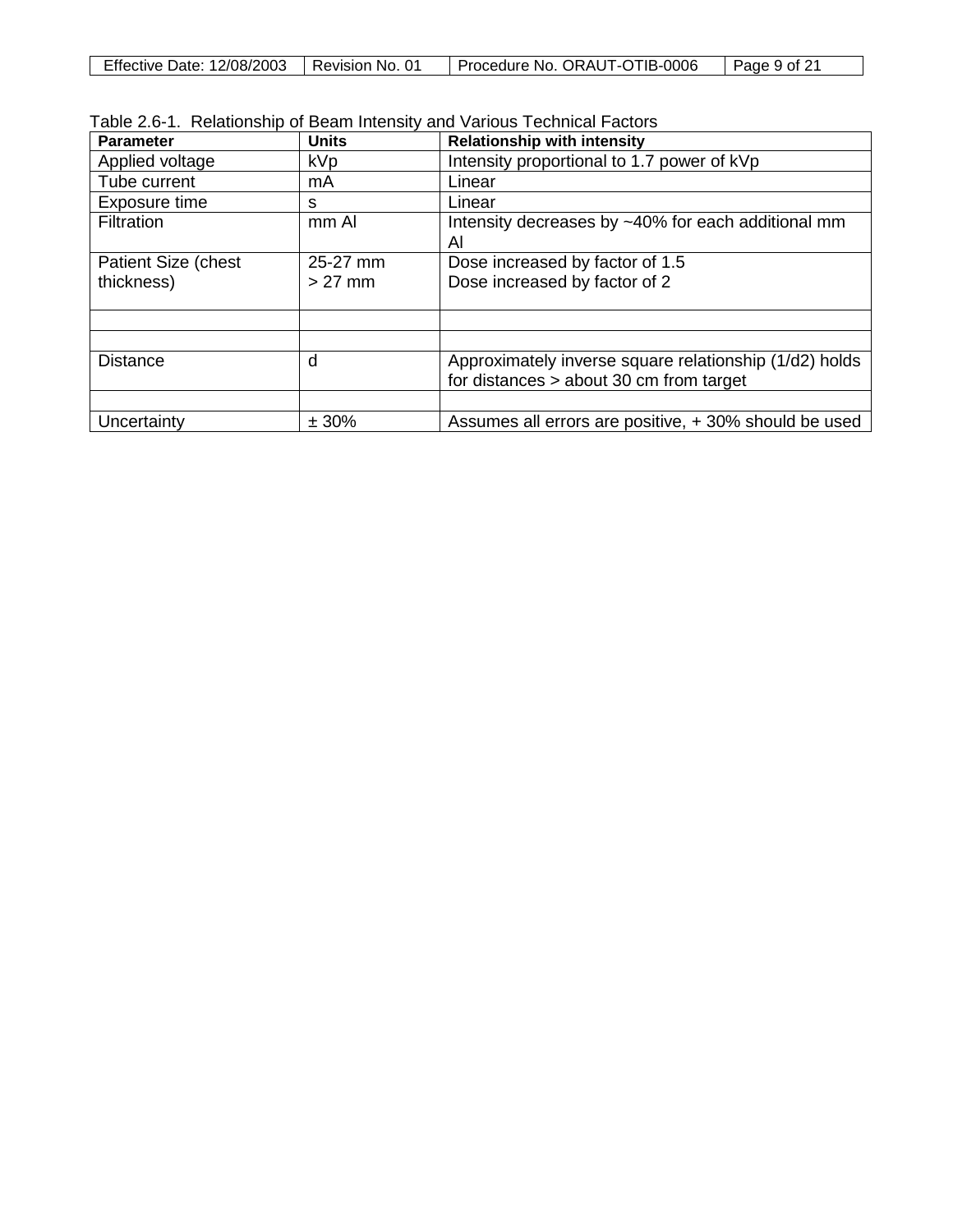| Effective Date: 12/08/2003   Revision No. 01 | Procedure No. ORAUT-OTIB-0006 | $\vert$ Page 10 of 21 |
|----------------------------------------------|-------------------------------|-----------------------|
|                                              |                               |                       |

| <b>Machine</b>         | View      | Current (mA) | Voltage (kVp) | <b>Exposure time (sec.)</b> |
|------------------------|-----------|--------------|---------------|-----------------------------|
| Type II                | PAa       | 300          | 110-120       | 1/30                        |
| Type III               | <b>PA</b> | 300          | 120           | 1/40                        |
| $T$ <sub>V</sub> pe IV | <b>PA</b> | 300          | 120           | 1/40                        |

| Table 2.6-2. Samples of Technique factors used for different types of X-ray equipment. |  |  |  |  |  |  |  |
|----------------------------------------------------------------------------------------|--|--|--|--|--|--|--|
|----------------------------------------------------------------------------------------|--|--|--|--|--|--|--|

<sup>a</sup> PA indicates a posterior/anterior view, the average PA chest measures 26 cm. The average Lat. chest measures 34 cm.

### **3.0 Reconstruction of Diagnostic Medical X-Ray Doses**

Not all workers were required to undergo medical diagnostic x-ray examinations as a condition of employment, and among those who were, the procedure was usually limited to a single PA chest film, although a lateral chest film might also be taken. Some workers were examined with chest photofluorographic units which produced a much greater dose than the standard PA radiograph. A very small fraction might have undergone lumbar spine or other specific procedures if there was a medical indication.

The incidence of defective films necessitating retakes is not known, but it is likely to have been very small, and certainly no more a few per cent and probably much less. Trout et al (1973) in their analysis of the rejection rate of chest radiographs obtained during the Coal Mine "Black Lung" program reported an average rejection rate of 3% among 67,000 radiographs. Retakes should serve as a signal to give special consideration to the evaluation of technique factors, and hence the resultant dose calculations. A retake in a very large individual might serve as a signal that the initial radiograph was taken with technique factor settings suitable for a smaller person, and that the second radiograph reflected an additional and larger dose. Retakes in African-Americans may signal that the initial exposure was too great, and indicative of an overriding of the standard or automatic technique factors because of a perception held by some x-ray technicians that African-Americans had greater bone density or other characteristics that required additional exposure. Similarly, retakes in females may be indicative of manually altered settings to increase beam intensity under the misimpression that additional exposure was required for women because of the larger amount of breast tissue. Unless machine settings have been recorded, it is impossible to determine whether the retake was necessitated by an arbitrary manual increase in machine settings to obtain a greater exposure. If machine settings are available, then an adjustment for the increased doses can be made using the data provided in Table 2.6-1. If machine settings are not available, then to ensure claimant favorability for African-Americans and women whose records indicate retakes, an upward adjustment of the organ doses from the first radiograph is indicated; increasing doses by a factor of two in these cases should more than compensate for the supposed additional exposure.

Diagnostic medical x-ray dose reconstruction is best accomplished when actual measurements of beam intensity are available. Use of actual measurement data is the simplest and most direct means of assessing diagnostic medical x-ray doses, typically requires few, if any assumptions, and has the least amount of uncertainty. Hence, use of actual measurement data, where available, is preferred for diagnostic medical x-ray dose reconstruction and should be used if available. Actual beam measurements are most likely to provide the most accurate estimates of organ doses.

X-ray output measurements are likely to be unavailable, particularly prior to about 1980. In the absence of suitable measurement data, medical diagnostic x-ray dose reconstruction can be accomplished using technique factors along with published output data that provide beam intensity per mAs as a function of kVp, filtration, and distance. The use of technique factors will typically require a number of assumptions, and these, of course, should be claimant favorable. If both measurement data and technique factors are unavailable or unknown, then dose estimates can be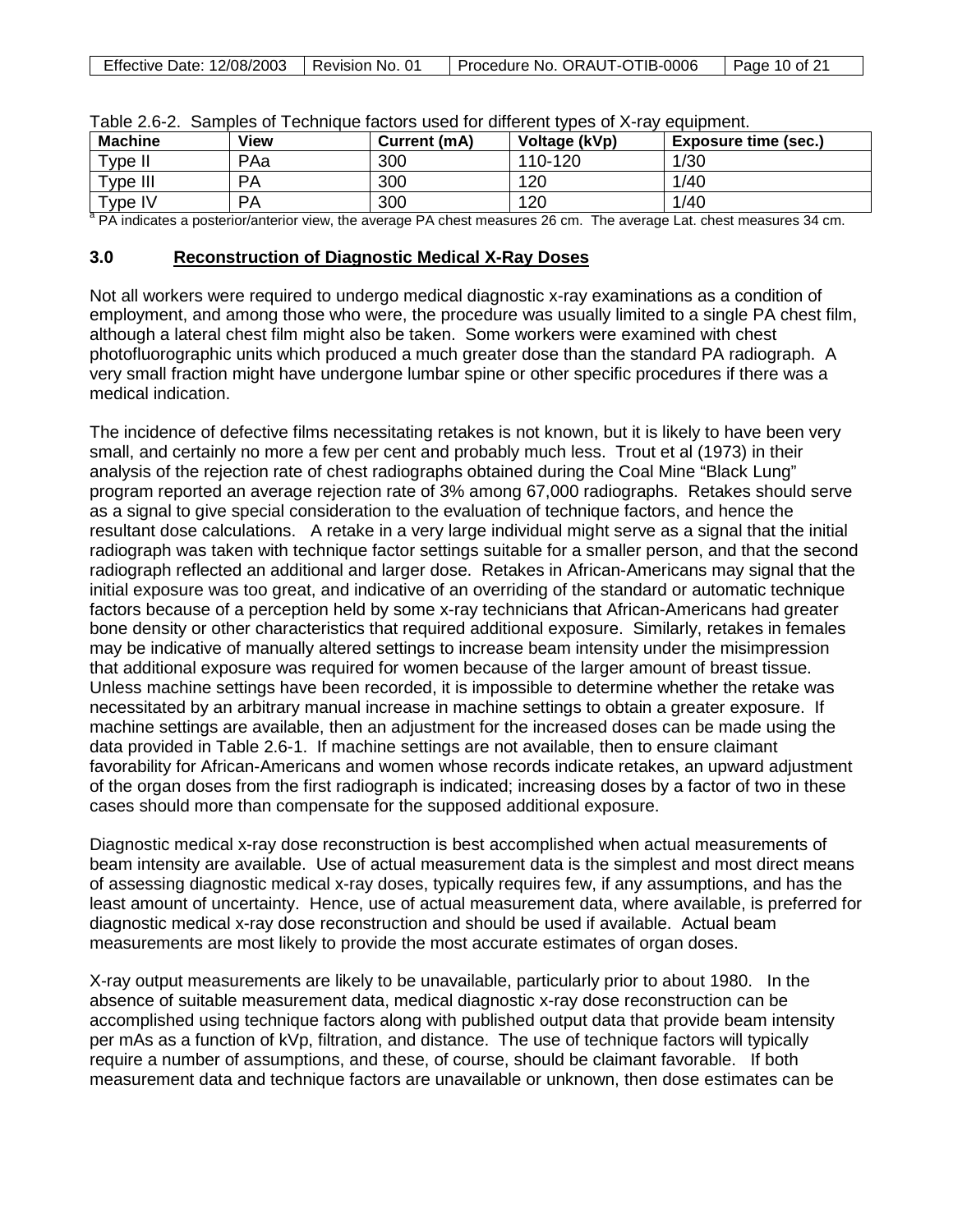| Effective Date: 12/08/2003   Revision No. 01 | Procedure No. ORAUT-OTIB-0006 | Page 11 of 21 |
|----------------------------------------------|-------------------------------|---------------|

made using the default values shown in Table 3.3-1. Use of default values is a last resort. Reiterating, the first choice should be to use actual beam measurement data when available.

# **3.1 RECONSTRUCTION WHEN MEASUREMENTS ARE AVAILABLE**

Although beam output measurements may typically be unavailable, diagnostic medical x-ray dose reconstruction using actual measurement data is the preferred method for determining the dose to the worker from this source, so much so that special effort to determine if such measurements have been made is justifiable. Beam output measurements are typically made in terms of exposure and are quantified in units of R, and depending on the measurement device and technique may have a wide range of uncertainty. The best measurements are those made with integrating ionization chambers designed for medical x-ray applications; until about 1970 or so, there were two such instruments in common usage and availability in the United States, the Victoreen R-meter, or Landsverk L series ion chambers. More recently, a wide variety of such instruments have become available. Measurements with R-meters and similar chambers, if properly done, have a high degree of reliability and a low degree of uncertainty. Generally, the uncertainty of properly done measurements in the energy region of interest should not exceed + 2 % of the measured value (Kathren and Larson 1969).

Other integrating devices such as film, TLD and pocket ionization chambers have also been used for beam output measurements. Measurements made with these types of dosimeters should be used with great caution. All are, to varying degrees, energy dependent, and correction for beam energy is a necessity. This requires knowledge of the x-ray beam energy and the response of the dosimeter as a function of energy. Typically, pocket ionization chambers provide the least reliable measurements with the greatest uncertainty, and results obtained with these devices are highly suspect and should be used with great caution. Film and TLD, if appropriately calibrated to the beam energy, can provide satisfactory measurements, albeit with a considerable degree of uncertainty. The widely used LiF TLDs, compared with higher Z phosphors and film, show relatively good energy and other response characteristics, and, if properly used can provide uncertainties similar to those of R-meters. Considerably greater uncertainty – perhaps on the order of several tens of a percent – may apply to film dosimeters. No specific uncertainty values can be provided here, as each film dosimeter and TLD system is different, and reference to the literature is necessary to determine the appropriate values for specific dosimeter systems.

Beam output measurements usually define or directly determine the ESE, or can be corrected to obtain a reasonable estimate of the ESE for a given procedure by using the generic intensity relationships shown in Table 2.6-1. The ESE will, of course be in units of R, which must be converted to kerma and then to organ dose. As discussed above, an exposure of 1R is typically taken to be equal to a kerma of 1 rad (10 mGy); actually, 1R is slightly less than 1 rad (10 mGy) of kerma, but the difference is small and making the numerical equivalence greatly simplifies the dose reconstruction as well as providing a small additional measure of claimant favorability.

Once the ESE has been converted to entrance kerma, doses to a number of different organs from various radiographic procedures can be obtained from tables A2 through A9 of ICRP Publication 34 (ICRP 1982). Use of these tables requires knowledge of the x-ray beam quality expressed in terms of the HVL in Al. If the kVp and filtration are known, HVLs can be estimated from the data given in Table A16 of ICRP Publication 34 (ICRP 1982, p. 77) or Table B.2 in NCRP Report No. 102 (p. 98). In general, the greater the kVp and filtration, the greater the HVL. If the actual beam quality is unknown, as is likely the case, to ensure claimant favorability a higher rather a lower HVL should be assumed. In the absence of actual data, recommended default values for beam quality are 2.5 mm Al HVL for radiographs taken prior to 1980, and 4.0 mm for radiographs subsequently. These values are likely overestimates of HVL and hence are claimant favorable.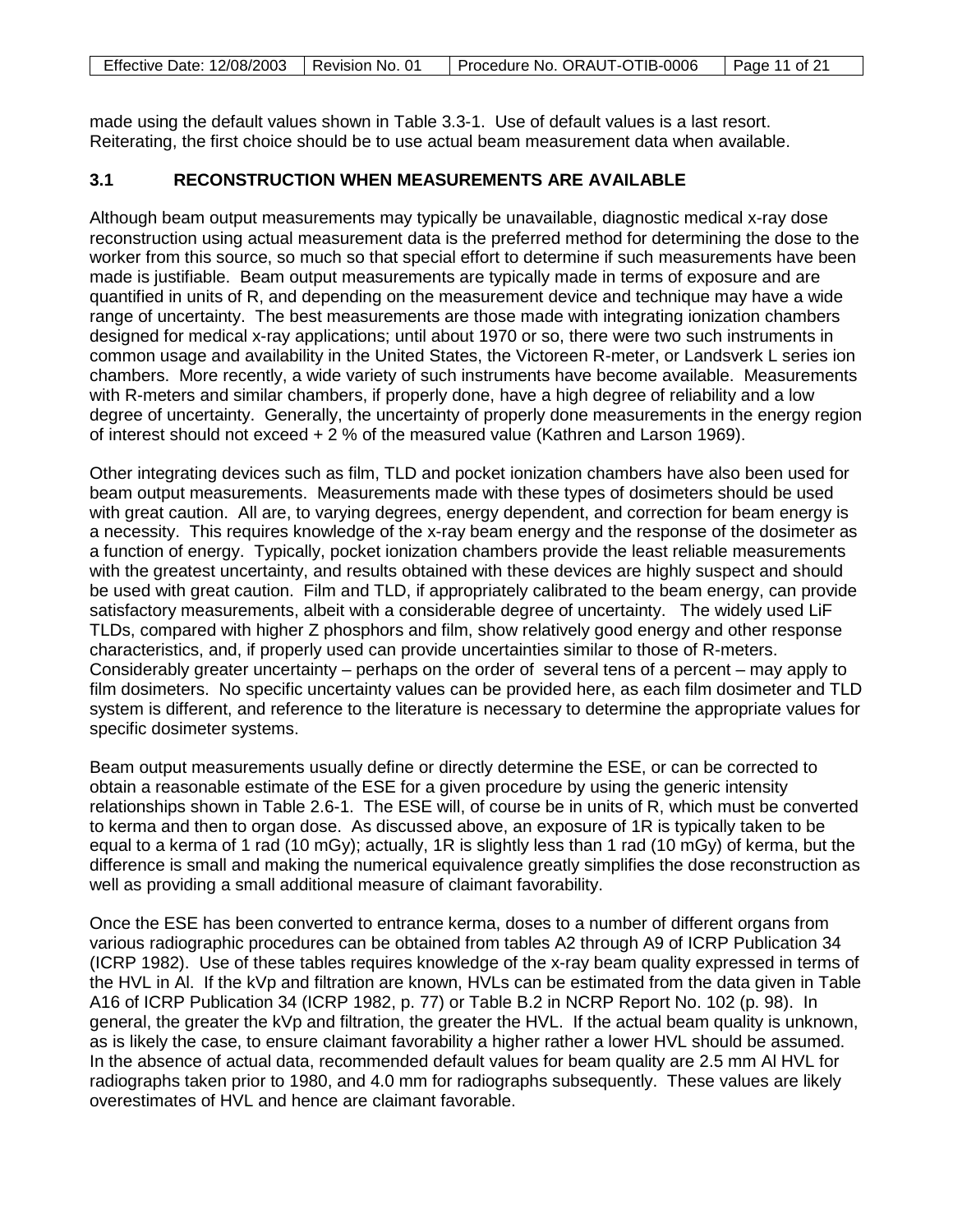| Effective Date: 12/08/2003   Revision No. 01 | Procedure No. ORAUT-OTIB-0006 | Page 12 of 21 |
|----------------------------------------------|-------------------------------|---------------|

However, Tables A2 to A9 in ICRP Publication 34 do not include all the organs that have been identified in the IREP code. For those organs included in the IREP but not specifically identified in ICRP Publication 34, use of the dose conversion coefficient for the organ specified in ICRP Publication 34 that is anatomically the closest would seem to be a reasonable and simple first order approach that generally would be claimant favorable or neutral. Thus, the factor for lung would be applied to all other organs within the thoracic cavity – i.e. thymus, esophagus, and stomach. Since an appreciable fraction of the skeleton, and in particular the trabecular bone which has a large surface to volume ratio and the sternum lies within the trunk, the factor for lung would also be applied to the bone surfaces. For organs in the abdomen – i.e. liver, urinary bladder, and colon – the dose conversion coefficient for ovary would be used. For the eye, the analogous organ is the thyroid. Skin dose can be obtained by reference to Table B.8 in NCRP Report No. 102 (NCRP 1989, p. 103), which provides backscatter factors for different beam qualities and field sizes. For chest radiography, a backscatter factor of 1.35 is recommended to ensure claimant favorability.

It is useful to prepare a summary table of beam parameters as shown in Table 3.1-1. This table is taken from actual data and measurements available for the Hanford Site and is shown here as an example of what a summary table should include where measurements are available. The table includes not only the measured values for given time periods, but a reference to those values as well as other salient data pertaining to beam and exposure.

| Date<br>Measured                        | 10/18/1999          | 2/04/98             | 4/22/1997           | 11/11/1993          | 3/30/1990            | 1/21/1988           |
|-----------------------------------------|---------------------|---------------------|---------------------|---------------------|----------------------|---------------------|
| <b>Procedure</b>                        | Chest PA<br>14"×17" | Chest PA<br>14"×17" | Chest PA<br>14"×17" | Chest PA<br>14"×17" | Chest PA<br>14"×17"  | Chest PA<br>14"×17" |
| <b>Machine type</b>                     | $XMA - 360$         | XMA - 360           | CONXI Type<br>12    | CONX Type 12        | CONX Type<br>12      | CONX Type 12        |
| <b>Machine</b><br>settings kVp:         | 110                 | 110                 | 110                 | 110                 | 110                  | 110                 |
| mA                                      | 300                 | 300                 | 300                 | $\overline{200}$    | $\overline{200}$     | $\overline{200}$    |
| <b>Exposure</b><br>time                 | $1/60$ sec          | $1/60$ sec          | $1/30$ sec          | $1/30$ sec          | $1/30$ sec           | $1/20$ sec          |
| mAs                                     | 5                   | 5                   | 10                  | 6.7                 | 6.7                  | 10                  |
| <b>Added filter</b>                     | $2.7$ mm            | $2.7$ mm            | $2.5$ mm            | $2.5$ mm            | $2.5$ mm             | $2.5$ mm            |
| <b>Filtration</b><br>used for<br>calcs. | $4.0$ mm            | 4.0 mm              | $4.0$ mm            | $4.0$ mm            | $4.0$ mm             | $4.0$ mm            |
| Source to<br>skin distance              | 72"                 | 72"                 | 72"                 | 72"                 | 72"                  | 72"                 |
| <b>Entrance skin</b><br>exposure        | $11$ mR             | $11$ mR             | 17 mR               | 21mR                | $21$ mR<br>(Assumed) | 35 mR               |
| mR/mAs                                  | $\overline{2.2}$    | 2.2                 | 1.7                 | $\overline{3.3}$    | $\overline{3.3}$     | $\overline{3.5}$    |

Table 3.1-1. Example of Summary Data Based on Actual Beam Measurements for the Hanford Site.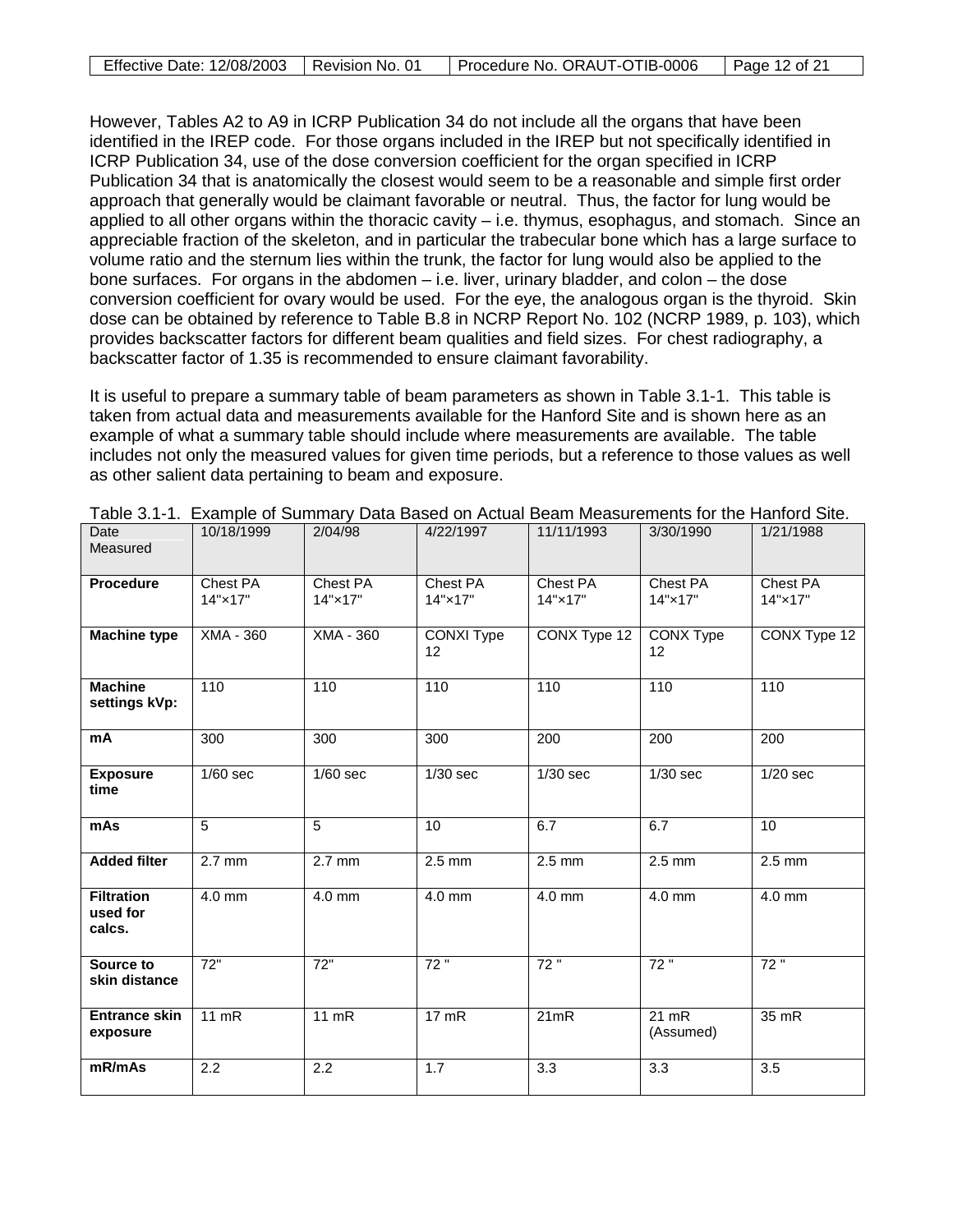| <b>Effective Date: 12/08/2003</b> | Revision No. 01 | Procedure No. ORAUT-OTIB-0006 | Page 13 of 21 |
|-----------------------------------|-----------------|-------------------------------|---------------|

| Date<br>Measured | 10/18/1999                                            | 2/04/98                                               | 4/22/1997                                             | 11/11/1993                                            | 3/30/1990                                                                                                                     | 1/21/1988                                             |
|------------------|-------------------------------------------------------|-------------------------------------------------------|-------------------------------------------------------|-------------------------------------------------------|-------------------------------------------------------------------------------------------------------------------------------|-------------------------------------------------------|
| Date range       |                                                       | $2/98$ to date                                        | 4/97 to 2/98                                          |                                                       | 3/90 to 4/97                                                                                                                  |                                                       |
| <b>Reference</b> | Washington<br>State Dept. of<br>Health<br>Measurement | Washington<br>State Dept. of<br>Health<br>Measurement | Washington<br>State Dept. of<br>Health<br>Measurement | Washington<br>State Dept. of<br>Health<br>Measurement | Measured at<br>11.7 $mR$ by<br>State, The<br>1993 value<br>was used, as it<br>was higher for<br>same<br>settings&<br>machine. | Washington<br>State Dept. Of<br>Health<br>Measurement |

| Date Measured                 | 1/20/1988                                                 | 1/28/1983                                      | 4/12/1959                                             | 2/1/1946                     | Before 2/46                                                                                     |
|-------------------------------|-----------------------------------------------------------|------------------------------------------------|-------------------------------------------------------|------------------------------|-------------------------------------------------------------------------------------------------|
| Procedure                     | Chest PA 14"x17"                                          | Chest PA 14"x17"                               | Chest PA 14"x17"                                      | Chest PA 14"x17"             | Chest PA 14"x17"                                                                                |
| Machine type                  | CONX Type 12                                              | G.E. DXR 750                                   | Unknown                                               | Unknown                      | Unknown                                                                                         |
| Machine settings<br>kVp:      | 110                                                       | 100                                            | $\overline{80}$                                       | $\overline{80}$              | Unknown                                                                                         |
| mA                            | 100                                                       | $\overline{200}$                               | 300                                                   | 500                          | Unknown                                                                                         |
| Exposure time                 | $1/10$ sec                                                | $1/20$ sec                                     | $1/30$ sec                                            | $1/20$ sec                   | Unknown                                                                                         |
| mAs                           | 10                                                        | 10                                             | 10                                                    | 25                           | Unknown                                                                                         |
| <b>Added filter</b>           | $2.5$ mm                                                  | $2.5$ mm                                       | $1.5 \text{ mm}$                                      | $1.5 \text{ mm}$             | $1.5 \text{ mm}$                                                                                |
| Filtration used for<br>calcs. | 4.0 mm                                                    | $2.5$ mm                                       | $2.5$ mm                                              | $2.5$ mm                     | $2.5$ mm                                                                                        |
| Source to skin<br>distance    | 72"                                                       | 72"                                            | 72"                                                   | 72"                          | 72"                                                                                             |
| Entrance skin<br>exposure     | 35 mR                                                     | $35$ mR                                        | $40$ mR                                               | $79$ mR                      | $120$ mR                                                                                        |
| mR/mAs                        | 3.5                                                       | 3.5                                            | $\overline{4}$                                        | $\overline{3.2}$             | Unknown                                                                                         |
| Date range                    |                                                           | 1/83 to 3/90                                   | 4/59 to 1/83                                          | 2/46 to 4/59                 |                                                                                                 |
| Reference                     | <b>Washington State</b><br>Dept. of Health<br>Measurement | Kathren to Heid<br>memorandum<br>Dated 1/28/83 | Rising & Soldat<br>letter to Norwood<br>dated 4/30/59 | Mancuso et al.<br>Dated 1966 | Based on<br>experience &<br>references of<br>early 1940s x-ray<br>dose. Assumed<br>for Hanford. |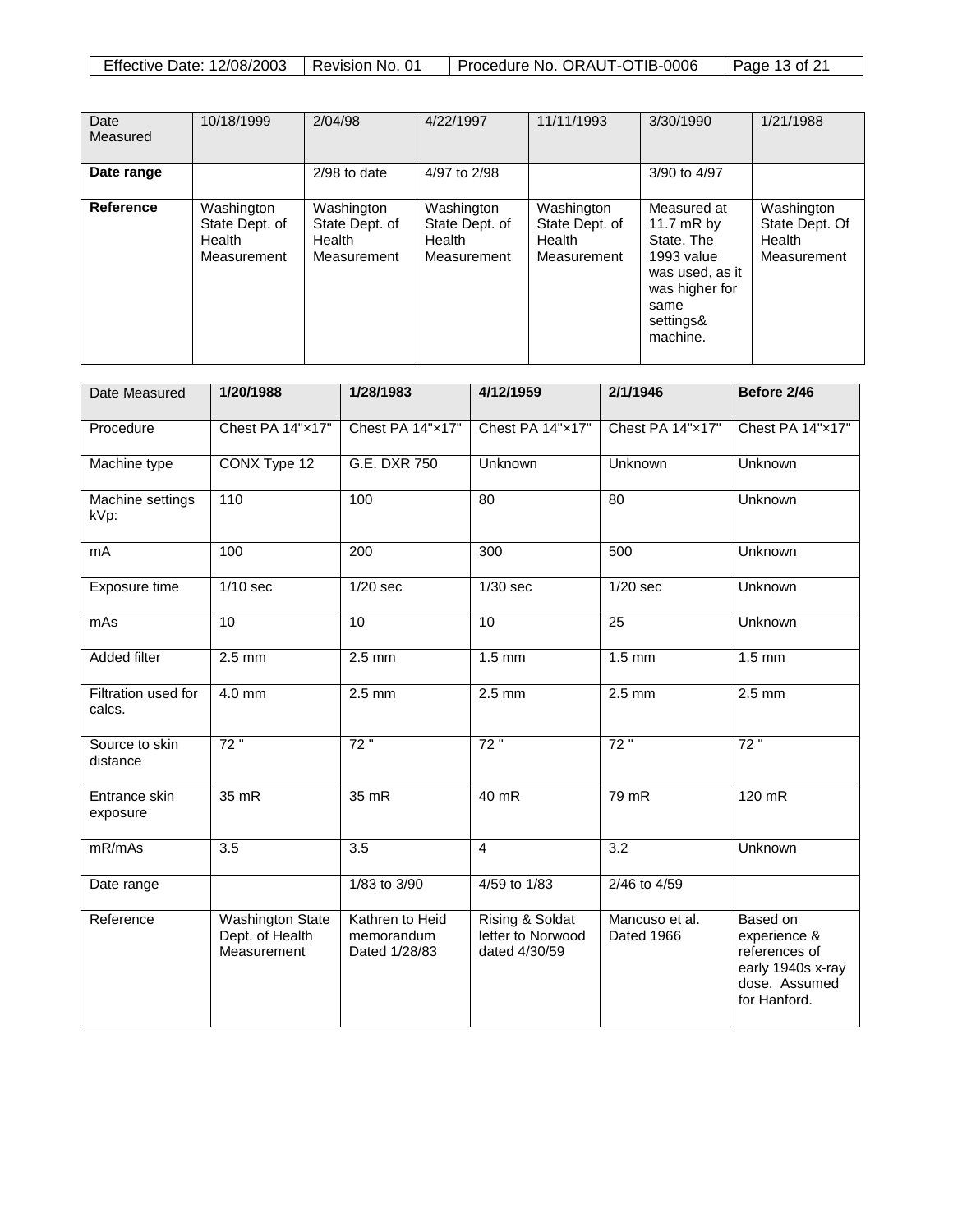| Effective Date: 12/08/2003   Revision No. 01 | Procedure No. ORAUT-OTIB-0006 | Page 14 of 21 |
|----------------------------------------------|-------------------------------|---------------|

## **3.2 RECONSTRUCTION USING TECHNIQUE FACTORS**

When beam measurement data are unavailable, as is likely to be the case, technique factors can be used to obtain reasonable estimates of exposure. The basic data required are kVp, filtration, exposure in mAs, and distance. Beam output data are available from a number of publications, including NCRP Report No. 102 (NCRP 1989). Table B.3 in this report (p. 99) provides average air kerma rates for medical diagnostic x-ray equipment operating at various kVps with 2.5 mm Al filtration at distances from 30 to 182 cm from the source. Correction for different thickness of Al filtration can be made by reference to Table 2.6-1. Alternatively, Figure B.1 (p. 109) in NCRP Report No. 102 provides a graphical representation of air kerma at 100 cm for various values of kVp and filter thickness > 2.5 mm Al. Using these tables, a reasonable estimate of beam output and hence entrance kerma can be obtained. Once the entrance kerma has been determined, organ doses are determined in the manner described above for reconstruction using measurement data.

# **3.3 RECONSTRUCTION USING DEFAULT VALUES**

Default values of entrance kerma have been developed for the three most commonly used occupational medical diagnostic x-ray procedures: PA chest radiography; lateral chest radiography; photofluorographic chest films when actual measurement data or knowledge of technique factors are absent. The default values are considered to be maxima developed from review of patient doses as reported in the literature, machine characteristics, and knowledge of x-ray procedures used during the time periods indicated. Sufficient conservatism was included in the determination of the default values to ensure with near certainty (99+ per cent confidence) that the actual exposures from the specified procedures would not exceed the default values, thus ensuring claimant favorability. In determining these factors, it was assumed that a minimum of filtration was used along with low kilovoltage techniques, slow film speeds with standard development, and no additional collimation or use of cones. The default entrance kerma values for the three procedures are given in Table 3.3-1.

|               | Entrance kerma, cGy | Entrance kerma, cGy  | Entrance kerma, cGy      |
|---------------|---------------------|----------------------|--------------------------|
| <b>Period</b> | <b>PA chest</b>     | <b>Lateral chest</b> | Photofluorographic chest |
| Pre-1970      | 0.20                | 0.50                 | 3.0                      |
| 1970-1985     | 0.10                | 0.25                 |                          |
| Post 1985     | 0.05                | 0.13                 |                          |

Table 3.3-1. Default Dose Values by Procedure

The above default values can then be used as described above in lieu of actual measurement data or entrance kerma derived from technique factors.

#### **4.0 Application and Reporting of Occupational Medical X-Ray Dose Reconstruction**

Table 4.0-1 provides organ dose conversion factors and organ dose calculations for dose reconstruction for chest x-rays performed after 1970.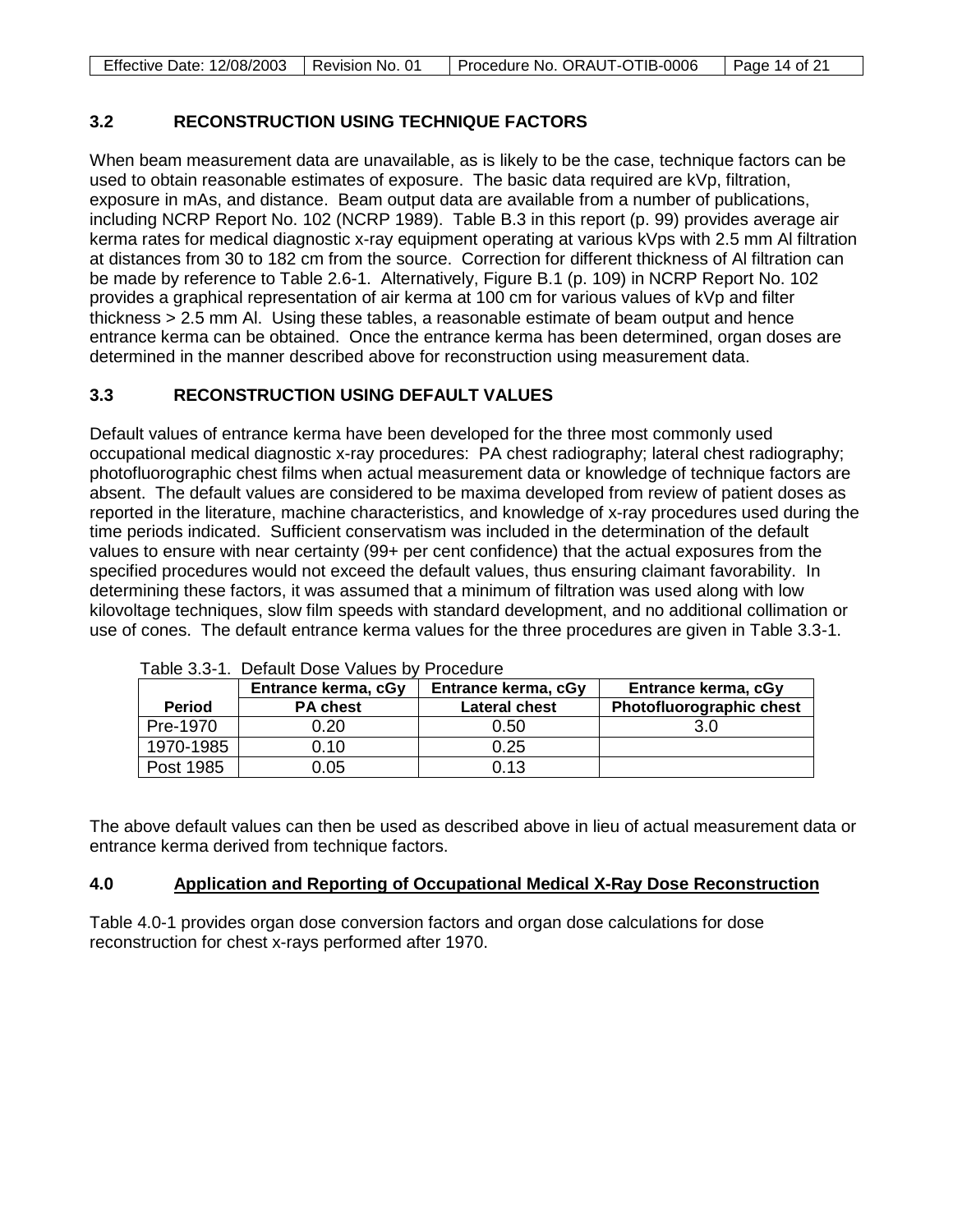|                   |             | rable 4.0-1. Organ doses for Delault Entrance Renna Values<br><b>Dose Conversion</b> | <b>Organ Dose</b>  |
|-------------------|-------------|--------------------------------------------------------------------------------------|--------------------|
|                   |             | Factor (mGy per Gy air                                                               | 1970-1985          |
| Organ             | <b>View</b> | kerma) <sup>(a)</sup><br>HVL 2.5 mm Al                                               | $(rem)$ $(c,d)$    |
|                   |             |                                                                                      |                    |
| Thyroid           | PA          | 32                                                                                   | 3.20E-3            |
|                   | Lat         | 115                                                                                  | 2.88E-2            |
| Eye/Brain         | РA          | 32                                                                                   | 3.20E-3            |
|                   | Lat         | 115                                                                                  | 2.88E-2            |
| Ovaries           | РA          | 1                                                                                    | 1.00E-4            |
|                   | Lat         | 0.6                                                                                  | 1.50E-4            |
| Liver/Gall        | РA          | 1                                                                                    | 1.00E-4            |
| <b>Bladder</b>    | Lat         | 0.6                                                                                  | 1.50E-4            |
| Urinary           | РA          | 1                                                                                    | 1.00E-4            |
| <b>Bladder</b>    | Lat         | 0.6                                                                                  | 1.50E-4            |
| Colon             | РA          | 1                                                                                    | 1.00E-4            |
| Rectum            | Lat         | 0.6                                                                                  | 1.50E-4            |
| Testes            | РA          | 0.01                                                                                 | 1.00E-6            |
|                   | Lat         | 0.1                                                                                  | 2.50E-5            |
| Lungs             | РA          | 419                                                                                  | 4.19E-2            |
| (male)            | Lat         | 193                                                                                  | 4.83E-2            |
| Lungs             | РA          | 451                                                                                  | 4.51E-2            |
| (female)          | Lat         | 220                                                                                  | 5.50E-2            |
| Thymus            | РA          | 451                                                                                  | 4.51E-2            |
|                   | Lat         | 220                                                                                  | 5.50E-2            |
| Esophagus         | РA          | 451                                                                                  | 4.51E-2            |
|                   | Lat         | 220                                                                                  | 5.50E-2            |
| Stomach           | РA          | 451                                                                                  | 4.51E-2            |
|                   | Lat         | 220                                                                                  | 5.50E-2            |
| <b>Bone</b>       | РA          | 451                                                                                  | 4.51E-2            |
| <b>Surfaces</b>   | Lat         | 220                                                                                  | 5.50E-2            |
| Remainder         | РA          | 451                                                                                  | 4.51E-2            |
|                   |             | 220                                                                                  | 5.50E-2            |
| <b>Breast</b>     | Lat<br>РA   | 49                                                                                   |                    |
|                   |             | 255                                                                                  | 4.90E-3<br>6.38E-2 |
| <b>Uterus</b>     | Lat         |                                                                                      |                    |
|                   | PA          | 1.3                                                                                  | 1.30E-4            |
|                   | Lat         | 0.6                                                                                  | 1.50E-4            |
| Bone              | PA          | 92                                                                                   | $9.20E - 3$        |
| Marrow<br>(male)  | Lat         | 37                                                                                   | 9.25E-3            |
| Bone              | PA          | 86                                                                                   | 8.60E-3            |
| Marrow            | Lat         |                                                                                      | 7.25E-3            |
| (female)          |             | 29                                                                                   |                    |
| Total Body        | PA          | 131                                                                                  | 1.31E-2            |
| (male)            | Lat $(b)$   | 64                                                                                   | 1.60E-2            |
| <b>Total Body</b> | РA          | 118                                                                                  | 1.18E-2            |
| (female)          | Lat $(b)$   | 60                                                                                   | 1.50E-2            |
| Skin (e)          | PA          |                                                                                      | 1.35E-1            |
|                   | Lat         |                                                                                      | 3.38E-1            |

Table 4.0-1. Organ doses for Default Entrance Kerma Values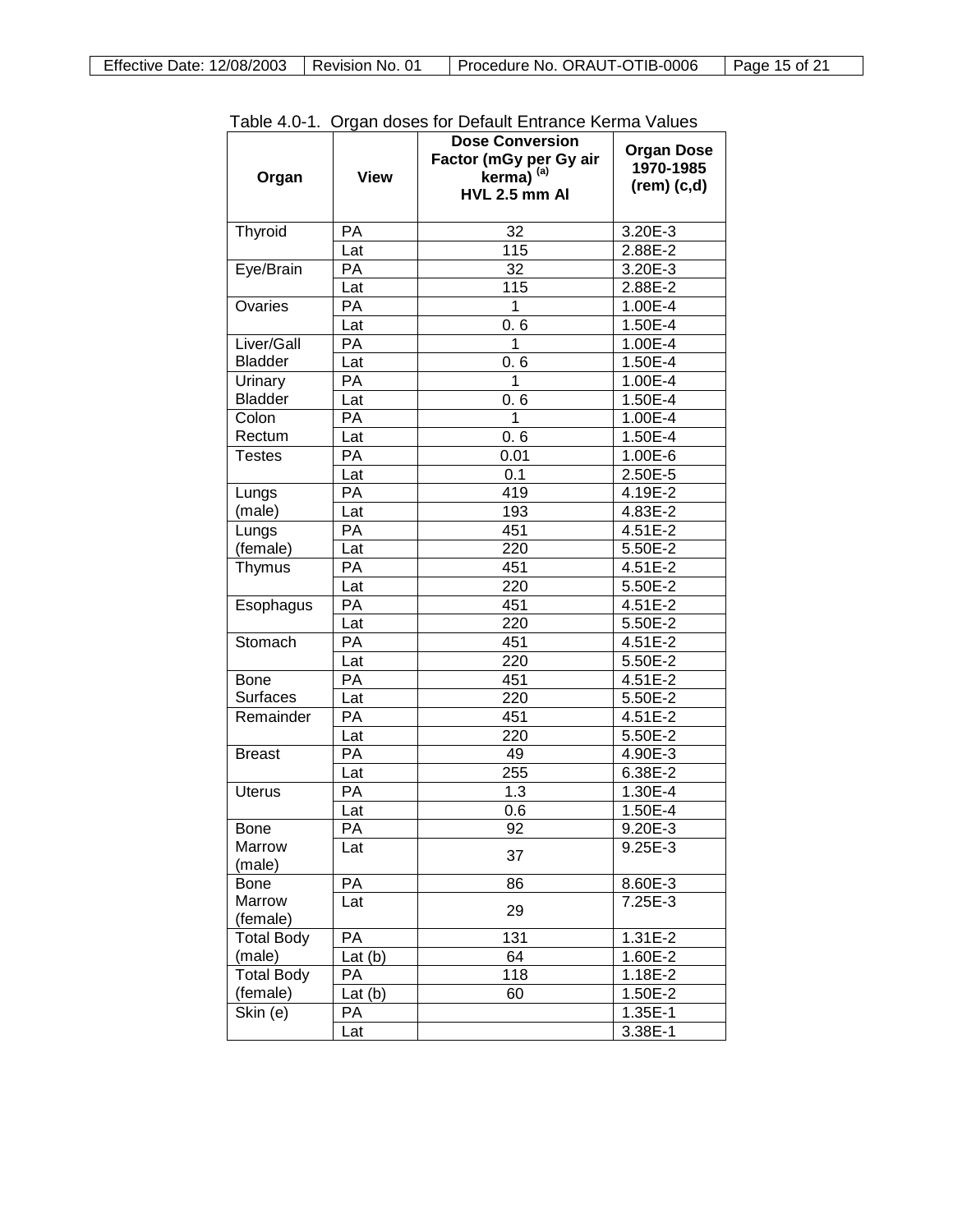| Organ                          | View      | able 4.0 T. Organ doses for Delaght Limiance Kenna values (control<br><b>Dose Conversion Factor</b> | <b>Organ Dose</b> |
|--------------------------------|-----------|-----------------------------------------------------------------------------------------------------|-------------------|
|                                |           | (mGy per Gy air kerma)                                                                              | <b>Post 1985</b>  |
|                                |           | <b>HVL 4.0 mm AI<sup>(a)</sup></b>                                                                  | $(rem)$ $(c,d)$   |
| Thyroid                        | <b>PA</b> | 78                                                                                                  | 3.90E-3           |
|                                | Lat       | 164                                                                                                 | $2.13E-2$         |
| Eye/Brain                      | PA        | 78                                                                                                  | 3.90E-3           |
|                                | Lat       | 164                                                                                                 | 2.13E-2           |
| Ovaries                        | PA        | 5.2                                                                                                 | 2.60E-4           |
|                                | Lat       | $\overline{2.5}$                                                                                    | 3.25E-4           |
| Liver/Gall                     | <b>PA</b> | 5.2                                                                                                 | 2.60E-4           |
| <b>Bladder</b>                 | Lat       | $\overline{2.5}$                                                                                    | 3.25E-4           |
| <b>Urinary Bladder</b>         | PA        | 5.2                                                                                                 | 2.60E-4           |
|                                | Lat       | $\overline{2.5}$                                                                                    | 3.25E-4           |
| Colon/Rectum                   | PA        | 5.2                                                                                                 | 2.60E-4           |
|                                | Lat       | 2.5                                                                                                 | 3.25E-4           |
| <b>Testes</b>                  | PA        | 0.01                                                                                                | 5.00E-7           |
|                                | Lat       | 0.1                                                                                                 | 1.30E-5           |
| Lungs (male)                   | PA        | 628                                                                                                 | 3.14E-2           |
|                                | Lat       | 313                                                                                                 | 4.07E-2           |
| Lungs (female)                 | PA        | 674                                                                                                 | 3.37E-2           |
|                                | Lat       | 351                                                                                                 | 4.56E-2           |
| Thymus                         | PA        | 674                                                                                                 | 3.37E-2           |
|                                | Lat       | 351                                                                                                 | 4.56E-2           |
| Esophagus                      | PA        | 674                                                                                                 | 3.37E-2           |
|                                | Lat       | 351                                                                                                 | 4.56E-2           |
| Stomach                        | PA        | 674                                                                                                 | 3.37E-2           |
|                                | Lat       | 351                                                                                                 | 4.56E-2           |
| <b>Bone Surfaces</b>           | PA        | 674                                                                                                 | 3.37E-2           |
|                                | Lat       | 351                                                                                                 | 4.56E-2           |
| Remainder                      | PA        | 674                                                                                                 | 3.37E-2           |
|                                | Lat       | 351                                                                                                 | 4.56E-2           |
| <b>Breast</b>                  | PA        | $\overline{116}$                                                                                    | 5.80E-3           |
|                                | Lat       | 343                                                                                                 | 4.46E-2           |
| <b>Uterus</b>                  | PA        | 5.2                                                                                                 | 2.60E-4           |
|                                | Lat       | 2.1                                                                                                 | 2.73E-4           |
| <b>Bone Marrow</b>             | PA        | 178                                                                                                 | 8.90E-3           |
| (male)                         |           | 76                                                                                                  | 9.88E-3           |
|                                | Lat<br>PA | 172                                                                                                 |                   |
| <b>Bone Marrow</b><br>(female) |           | 59                                                                                                  | 8.60E-3           |
|                                | Lat       |                                                                                                     | 7.67E-3           |
| <b>Total Body</b>              | PA        | 192                                                                                                 | 9.60E-3           |
| (male)                         | Lat       | 106                                                                                                 | 1.38E-2           |
| Total Body                     | PA        | 178                                                                                                 | 8.90E-3           |
| (female)                       | Lat       | 99                                                                                                  | 1.29E-2           |
| Skin (f)                       | PA        |                                                                                                     | 7.00E-2           |
|                                | Lat       |                                                                                                     | $1.82E-1$         |

Table 4.0-1. Organ doses for Default Entrance Kerma Values (cont'd)

a. Dose conversion Factors from Tables A.2 through A.9, ICRP Publication 34 (1982).

b. The values for lateral x-rays from ICRP 34 (1982) appear to be switched in Table A9. All the other values for male to female dose have the male values higher than the female. The factors were changed to agree with the other factors listed for other HVLs.

c. Source to Image-Distance 183 cm.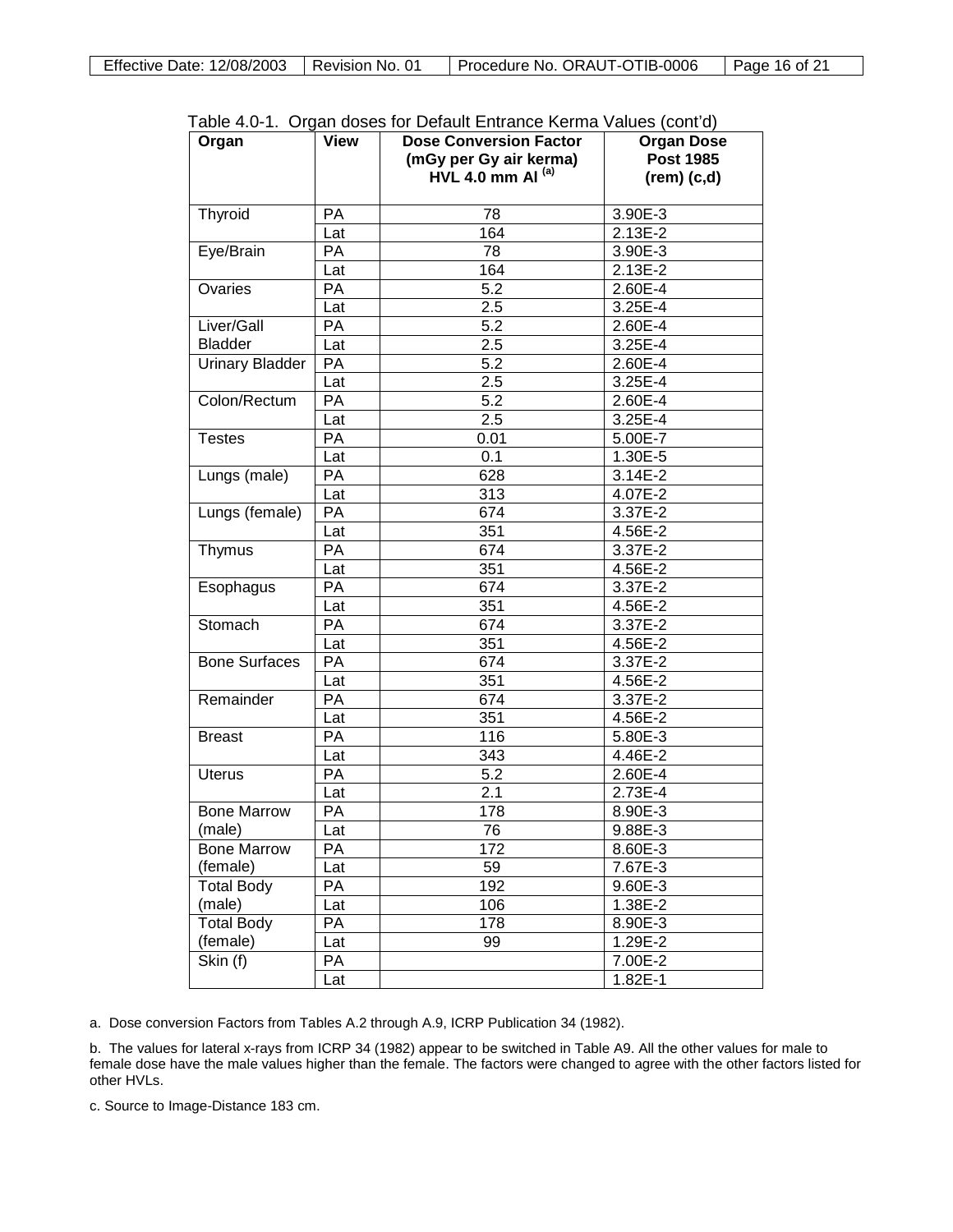d. Image Receptor Size (cm) 35.6 x 43.2.

- e. Calculated using backscatter factor of 1.35 from NCRP Report 102, Table B-3.
- f. Calculated using backscatter factor of 1.35 from NCRP Report 102, Table B-3.

### **5.0 Uncertainty Analysis for Diagnostic Medical x-Ray Doses**

Error (deviation from the correct, true, or conventionally accepted value of a quantity) and uncertainty (defined in terms of the potential range of a stated, measured, assumed, or otherwise determined value of a quantity) provide an indication of the confidence or validity of the dose estimates. Error implies knowledge of what the correct or actual value is, which is, of course, not known. Therefore, the more appropriate factor is uncertainty, which is expressed in terms of a confidence level, which in turn is expressed as a percent. Thus, the 99% confidence level indicates that the correct or true value, although not actually known, has a 99% probability of falling within the range cited. The statement of confidence level typically includes all potential sources of error, both random and systematic; the precision or reproducibility of the measurement; and accuracy, or how close the measurement or estimate of dose comes to the actual or correct value.

In theory, a large number of factors can introduce uncertainties or affect the X-ray machine output intensity and dose to the worker. However in practice only five factors can be reasonably considered to have a meaningful or significant impact on dose uncertainty. These are:

- 1. Measurement error
- 2. Variation in applied kilovoltage
- 3. Variation in beam current
- 4. Variation in exposure time
- 5. Distance from the worker to the source of the X-rays (SSD)

The influence of such other factors as use of screens, grids, reciprocity failure, film speed, and development, while potentially variable, do not affect the beam output intensity per se except indirectly insofar as these may determine the exposure settings (i.e. kVp, mA, and time) used.

Medical x-ray doses, when measured, were largely derived from actual measurement of X-ray machine output with R-meters or similar ionization chamber devices suitably designed for measurement of photons in the medical x-ray energy range. If properly calibrated and used, R-meters and similar instruments typically and historically have had an uncertainty of + 2% for photon energies below 400 keV (Kathren and Larson 1969). Although more recent versions of these instruments might provide a somewhat smaller uncertainty, perhaps on the order of + 1% (NBS 1985, 1988), for conservatism, the uncertainty range of + 2% should be applied to measurements of X-ray intensity.

Theoretically, for a given set of machine settings and parameters, X-ray output should be constant and unvarying. However, this is not true in practice. Although output is essentially constant unless focal spot loading occurs, as might be the case when the power rating of the machine is exceeded, it is unlikely that power ratings were ever exceeded because such an event would be difficult to achieve in practice and could result in damage to the X-ray tube. However, even with the use of constant voltage transformers to control line voltages, slight variations might occur in line voltage input or other internal voltages, which in turn could alter the kVp of the output beam. In general, for a given kVp setting, variation in kVp falls within + 5% of the machine setting (Seibert et al. 1991). Since as noted above, beam intensity is approximately proportional to the 1.7 power of the applied kilovoltage; this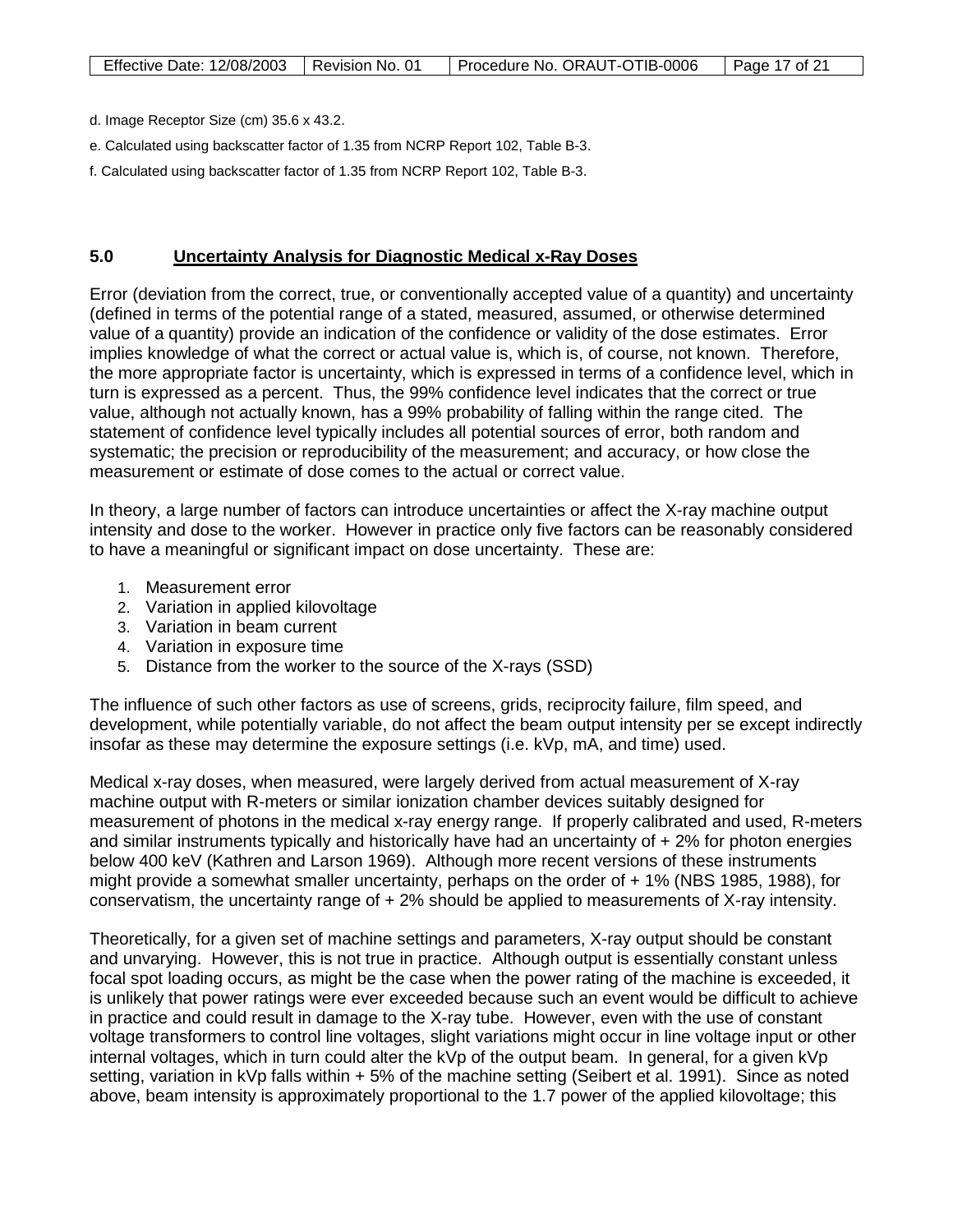| Effective Date: 12/08/2003   Revision No. 01 | Procedure No. ORAUT-OTIB-0006 | $\sqrt{21}$ Page 18 of 21 |
|----------------------------------------------|-------------------------------|---------------------------|

translates to an uncertainty of approximately  $\pm$  8.6% with respect to output beam intensity in the 80 to 100 kVp range used for diagnostic chest radiographs. For conservatism, this is rounded up to + 9%.

Similarly, slight variations in tube current are normal; as a tube ages, or heats up from use, current can change and typically will drop. With all other factors constant, beam intensity will be reduced in direct proportion to the change in tube current. Typically, the reduction in beam output from current variation is not more than a few percent under normal operating conditions; large decreases are readily detectable and manifest themselves as underexposed radiographs and result in maintenance on the machine to restore the output or, as a temporary measure, an increase in the current or kVp to provide the necessary intensity for proper radiography. For a given kVp setting, the output of the beam is a function of the tube current, which in turn is measured by a milliammeter, which measures average tube current. The measurement is subject to uncertainties; there might be minor changes in output as the tube heats from normal use. These variations are typically small, and the estimated uncertainty in beam intensity or output attributable to current variation is  $+5\%$ .

Another parameter that has potential to affect the dose from a diagnostic radiograph, perhaps significantly, is the time of exposure. The potential importance of this parameter is underscored by noting that virtually all medical diagnostic medical x-ray units used in the DOE complex were of the full wave rectified type. A full wave rectified machine produces 120 pulses of X-rays per second. Thus, in a typical radiographic exposure time of 1/20 of a second, only six pulses would result. A small error in the timer that resulted in a change of only  $+1$  pulse would correspondingly affect the output by  $+$ 17%; for an exposure time of 1/30 of a second, the change in output corresponding to a deviation of + 1 pulse is + 25%. Early mechanical timers were notoriously inaccurate; accuracy improved significantly with the introduction of electronic timers. Measurements of reproducibility made in the late 1980s and beyond by the State of Washington for the machines at Hanford suggest that the timers, and indeed the entire X-ray output, were fairly constant. However, for conservatism, the assumed uncertainty in beam output attributable to timers has been taken to be + 25%.

The final factor likely to affect worker dose relates to distance from the source of the X-rays, which is an important determinant of the entrance skin exposure from which organ doses are calculationally derived. For a given individual, the SSD will be determined largely by the body thickness of the worker and the accuracy of the positioning. For a typical worker, the estimated variation in SSD is no more than a few centimeters, with an upper limit of perhaps 7.5 cm. Using inverse square, this indicates an uncertainty of  $+10\%$  from this source.

There are two approaches to determine the combined uncertainty from the five potential sources of dose uncertainty listed above. The first, and most conservative in that it gives the greatest range, would be to assume that the uncertainties are additive, which would give an uncertainty range of  $2 + 9$  $+5 + 25 + 10 = +51\%$ . However, a more reasonable approach would be to assume that the uncertainties are in fact random, and to compute the statistical root mean square (RMS) value. The RMS value is simply the square root of the sum of the squares, and computes as + 28.9%. Rounding this up to + 30% would seem to provide an adequate and suitably conservative indication of uncertainty. Thus, for an individual ESE or derived organ dose, an uncertainty of + 30% at the 99% confidence level can be assumed; for further conservatism it might be appropriate to assume that errors are all positive, and only + 30% should be used.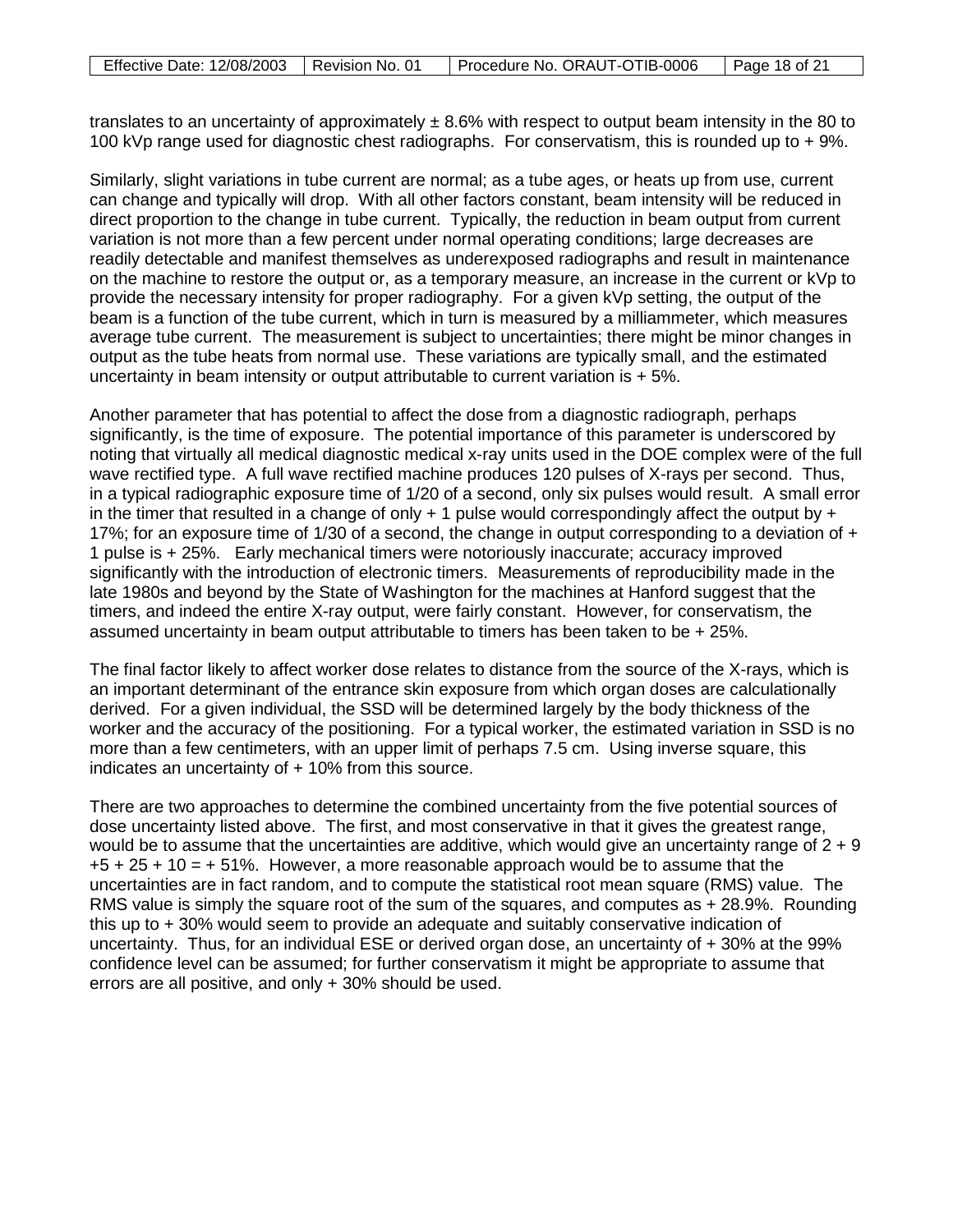# **REFERENCES**

Braestrup, C. B. Radiation Protection. Charles C. Thomas, Springfield. 1958

- Cahoon, John B. Formulating X-Ray Technics. Durham: Duke University Press. 1961. p. 183.
- Cameron, J. F. 1970. Radiological Health Handbook. Revised Edition (Compiled and Edited by the Bureau of Radiological Health). Rockville: U.S. Department of Health, Education and Welfare. P. 159.
- Cardarelli, J., H. Spitz, C. Rice, R. Buncher, H. Elson and P. Succop. 2002. "Significance of Radiation Exposure From Work-Related Chest X-Rays for Epidemiological Studies of Radiation Workers". Amer. J. Indust. Med. 42:490-501.
- Feldman, A., Babcock, G. C. Lanier, R. R., and Morkovin, D. 1958. "Gonadal Exposure Dose from Diagnostic X-ray Procedures". Radiology 71:197-207.
- Fifth International Congress on Radiology (ICR). 1937. Recommendations of the International Committee for Radiological Units. Radiology 29:634.
- Fuchs, Arthur W. Principles of Radiographic Exposure and Processing". Springfield: Charles W, Thomas. 1958. p. 184.
- Glasser, O., E. H. Quimby, L. S. Taylor and J. L. Weatherwax. Physical Foundations of Radiology. New York: Paul B. Hoeber, Inc. (1944).
- Gray, J. A. "Safety (Risk) of Diagnostic Radiology Exposures", Chapter 4 in Radiation and Risk. Reston: American College of Radiology. 1993. p. 15.
- Handloser, J. S. 1951. "Radiation Doses from Diagnostic X-ray Studies". Radiology 57:252-254.
- International Commission on Radiological Protection. 1982. "Protection of the Patient in Diagnostic Radiology". ICRP Publication 34. Annals of the ICRP. 9(2/3):1-82.
- International Commission on Radiation Units and Measurements (ICRU . Fifth International Congress of Radiology. 1937. Recommendations of the International Committee for Radiological Units. Radiology 29:634.
- International Commission on Radiation Units and Measurements (ICRU). "Fundamental Quantities and Units for Ionizing Radiation". ICRU Report 60. " Bethesda: International Commission on Radiation Units and Measurements (1998).
- Kathren, R. L. 1965. "Spectral and Output Measurements of a Wide Beam K Fluorescence Radiator," in Hazards Control Quarterly Report No. 20, U.S. Atomic Energy Commission Report UCRL 14151, pp. 1 5.
- Kathren, R. L. and H. V. Larson. 1969. "Radiological Calibration and Standardization for Health Physics: A Program, a Plea, and a Proposal". Health Phys. 16:778-782.
- Kathren, R. L. and G. R. Petersen. 1989. "Units and Terminology of Radiation Measurement: A Primer for the Epidemiologist". Amer. J. Epidemiol. 130:1076-1087.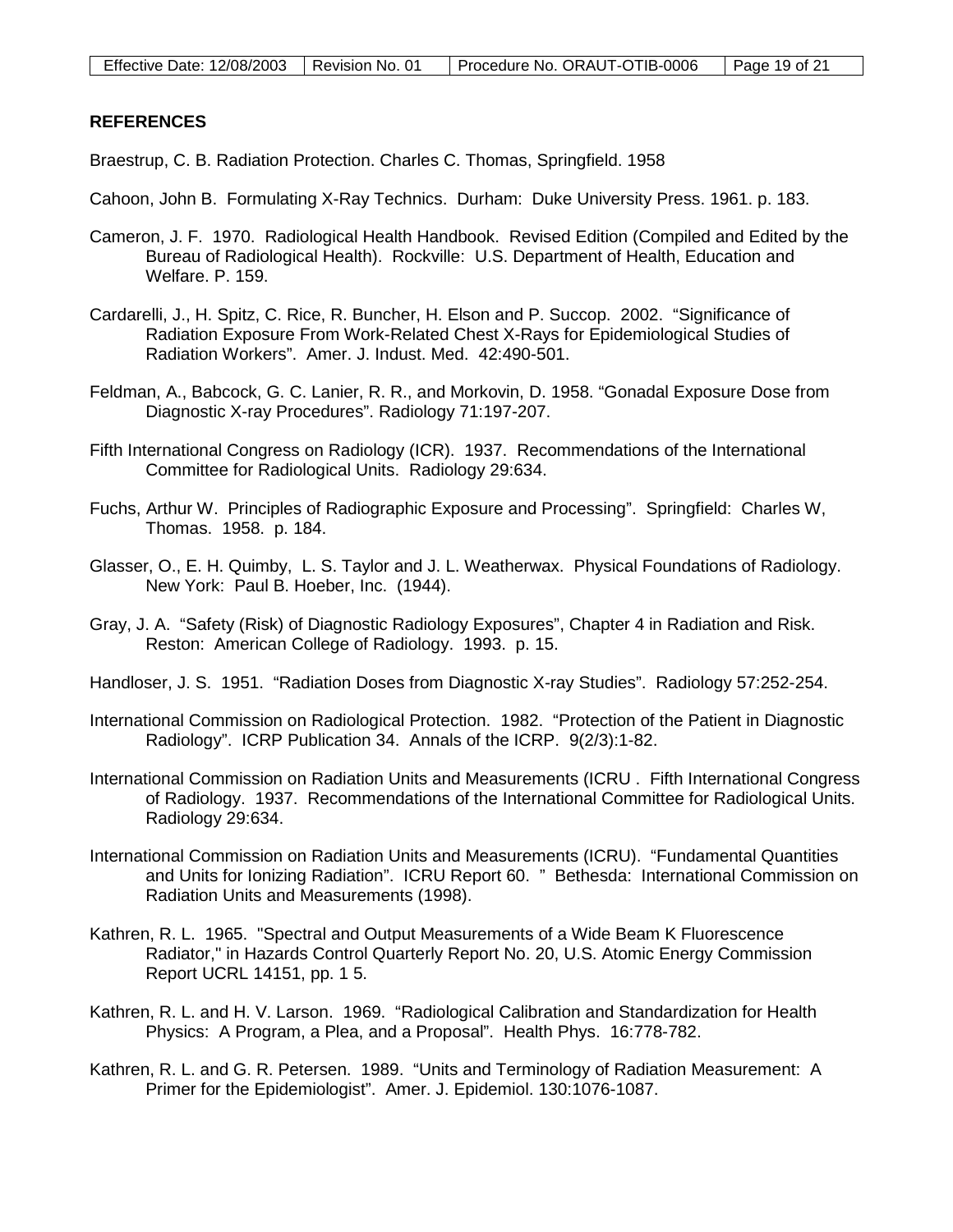- Laughlin, J. S., M. L. Muerk, I Pullman and R. S. Sherman. 1957. "Bone, Skin and Gonadal Doses in Routine Diagnostic Procedures. American Journal of Roentgenology, Radium Therapy and Nuclear Medicine 78:197-983
- Lincoln, T. A. and Gupton, E. D. 1957. Radiation Doses in Diagnostic X-ray Procedures". Radiology 71:208-215.
- Magie, W. F. 1896. American Journal of Medical Science 111:251-255.
- Moeller, D. W., J. G. Terrill and S. C. Ingraham. 1953 "Radiation Exposure in the United States". Public Health Reports 67:57-65.
- Morgan, R. H. and K. E. Corrigan, Eds. Handbook of Radiology. Chicago: The Year Book Publishers, Inc. (1955).
- National Bureau of Standards (NBS). X-Ray Protection. National Bureau of Standards Handbook 20. U.S. Government Printing Office, Washington (1936).
- National Bureau of Standards (NBS). "Medical X-ray Protection Up To Two Million Volts", National Bureau of Standards Handbook 41. Washington: U.S. Government Printing Office (1949).
- National Bureau of Standards (NBS). "X-ray Protection", National Bureau of Standards Handbook 60. Washington: U.S. Government Printing Office (1955).
- National Bureau of Standards (NBS; now National Institute of Standards and Technology. Calibration and Related Services. NBS Special Publication 250. Gaithersburg: U.S. Department of Commerce. 1985.
- National Bureau of Standards (NBS; now National Institute of Standards and Technology. Calibration of X-ray and Gamma Ray Measuring Instrument. NBS Publication 250-16. Gaithersburg: U.S. Department of Commerce. 1988.
- National Council on Radiation Protection and Measurements (NCRP). "Medical X-Ray and Gamma-Ray Protection for Energies Up To 10 MeV". NCRP Report No. 33. Washington: National Council on Radiation Protection and Measurements (1968).
- National Council on Radiation Protection and Measurements (NCRP). "SI Units in Radiation Protection and Measurement". NCRP Report No. 82. Bethesda: National Council on Radiation Protection and Measurements (1985).
- National Council on Radiation Protection and Measurements (NCRP). "Medical X-Ray, Electron Beam and Gamma-Ray Protection for Energies up to 50 MeV [Equipment Design, Performance and Use]". NCRP Report No. 102. Bethesda: National Council on Radiation Protection and Measurements (1989).
- Office of Compensation Analysis and Support (OCAS). "External Dose Implementation Guideline". Report OCAS-IG-0001, Rev. 1. Cincinnati: National Institute of Occupational Safety and Health. (August 2002).